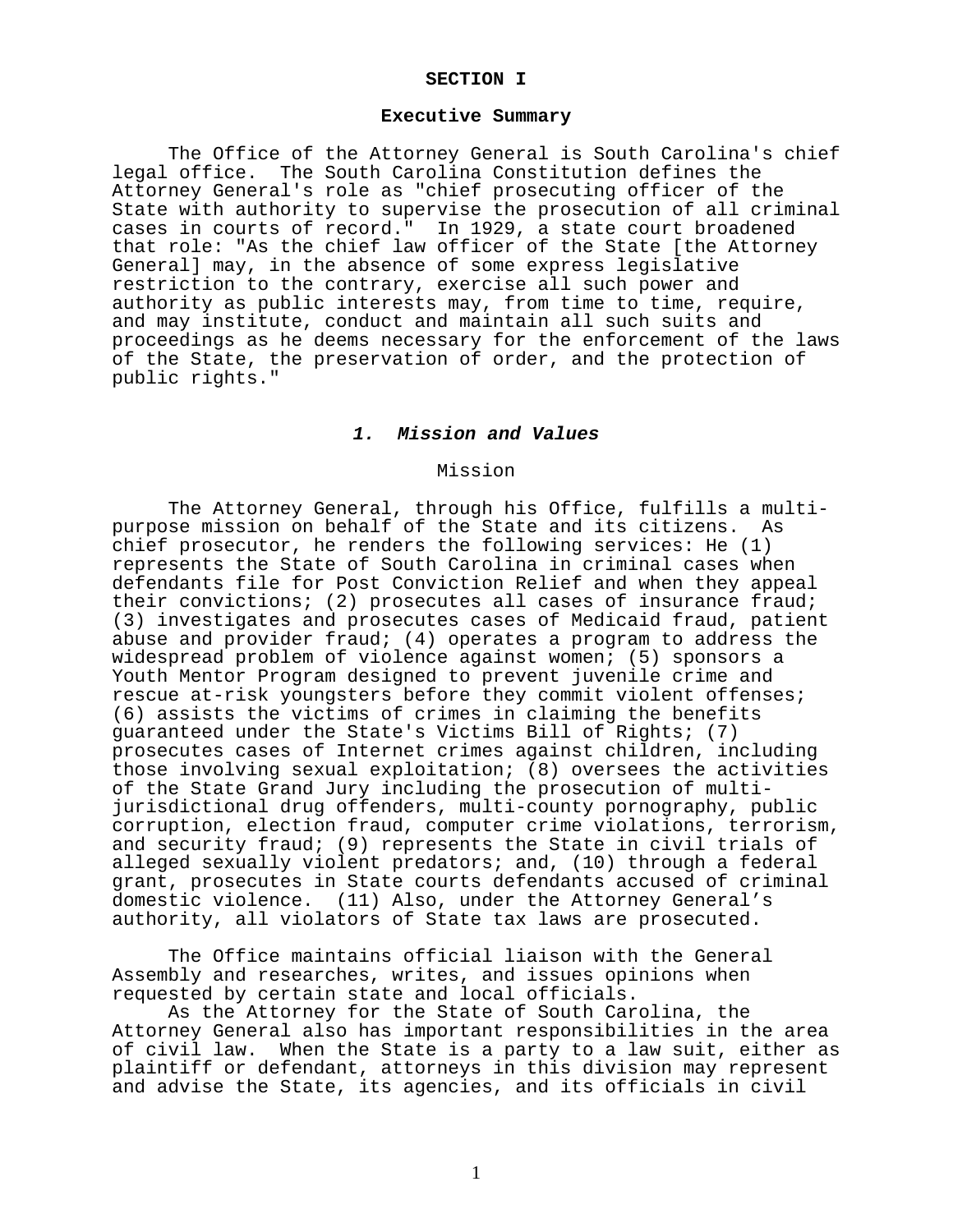lawsuits. The Office represents the State in civil proceedings against dangerous sex offenders for commitment under South Carolina's Sexually Violent Predators statute. Staff members also investigate and prosecute grievance complaints filed against attorneys and judges. The Attorney General serves as the S.C. Securities Commissioner, provides information on securities laws and practices, and investigates allegations of fraud or other violations of security laws and takes appropriate enforcement action; and, through his staff, he handles the registration of all persons engaged in the sale of securities in the State of South Carolina

 In addition to these services, the Office also sponsors a memorial service for women killed in violent domestic disputes.

### Values

In addition to encouraging those values prized by society at<br>large -- honesty, respect for others, compassion, responsibility -- the Attorney General's Office has a special commitment to maintain the highest standards of professional conduct demanded by the legal community. The primary activity of the Office is litigation, and its staff is composed largely of attorneys and their support personnel. Therefore, the values that set the Attorney General's Office apart from other State agencies pertain to the practice of law. These include: respect for the legal system, an impartial administration of justice, an adherence to prescribed timetables, and diligence in preparation.

 The Attorney General's Office also values service to the people of the State. In addition to maintaining the highest legal standards, the Office is also responsible and responsive to the citizens of South Carolina -- its most frequently served customers. To satisfy these customers through courteous and efficient service, the Office of the Attorney General maintains a Constituent Services staff whose members provide answers to questions, solve problems, and direct callers to the staff member<br>or State agency best qualified to serve the constituent. The or State agency best qualified to serve the constituent. Attorney General oversees the work of his Office, as determined by schedules and deadlines set by the court.

## *2. Key Strategic Goals for Present and Future Years*

 Some of the key strategic goals the Attorney General established for FY 2002-2003 have been pursued during the fiscal year, while others have been put on hold because of the mandate to cut the Office budget by \$1,266,703. These latter goals will be revisited as soon as funds are available.

Those ongoing goals are: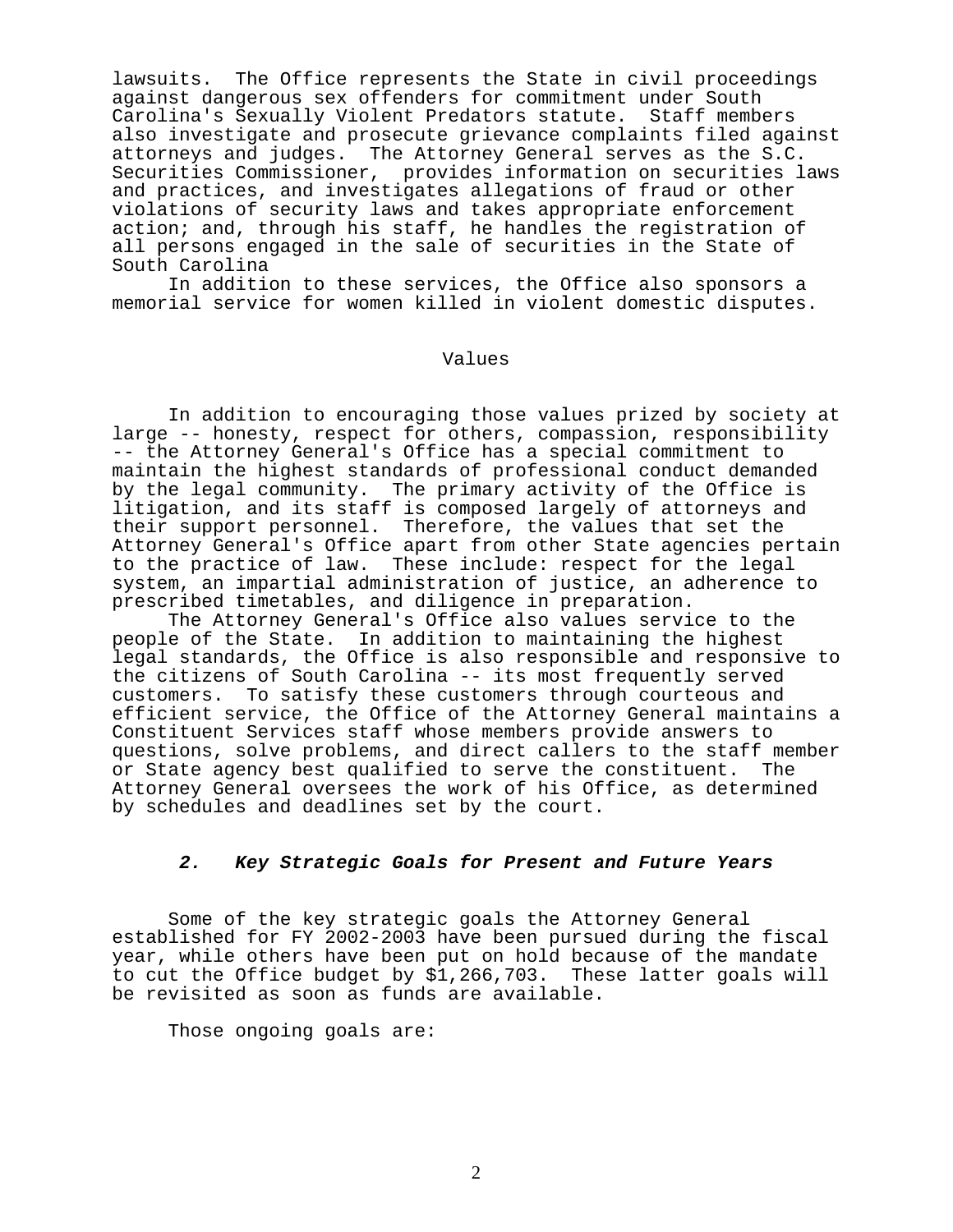1. Statewide Pro Bono Domestic Violence Prosecutor Initiative.

 The Attorney General has launched a pilot program in Orangeburg and Kershaw Counties to place pro bono prosecutors in magistrate and municipal courts in an effort to increase first and second offense convictions for criminal domestic violence.

The goal is to launch the program statewide.

 The Attorney General's office will train, certify, assign and supervise pro bono attorneys to serve as prosecutors. It will also develop and maintain a case management system to collect data on the program, including identification of the participating attorneys, and the number, status, nature and resolution of cases.

 South Carolina ranks third nationally in fatal incidents of criminal domestic violence according to the Violence Policy<br>Center. In 2000, SLED documented almost 35,000 domestic In 2000, SLED documented almost 35,000 domestic violence assaults.

2. Comprehensive Securities Enforcement and Reform.

 In the wake of the Carolina Investors-Homegold financial collapse the Attorney General worked closely with members of the General Assembly to successfully pass new legislation granting the State Grand Jury authority to investigate and prosecute criminal securities fraud. The Governor signed this legislation into law on June 5, 2003.

 The Attorney General used this authority to commence a State Grand Jury criminal investigation into this matter. Federal authorities are cooperating in this effort.

 The goal is, upon completion, to utilize information from this investigation along with input from industry representatives, legal authorities, elected representatives and law enforcement to propose and pass a comprehensive securities reform and enforcement package to prevent such future financial calamities.

## 3. Child Predator Task Force

 The Attorney General is working toward the establishment of a statewide task force dealing with those who target children for abduction or assault in our state. Known as child predators, they commonly prey on unsuspecting children through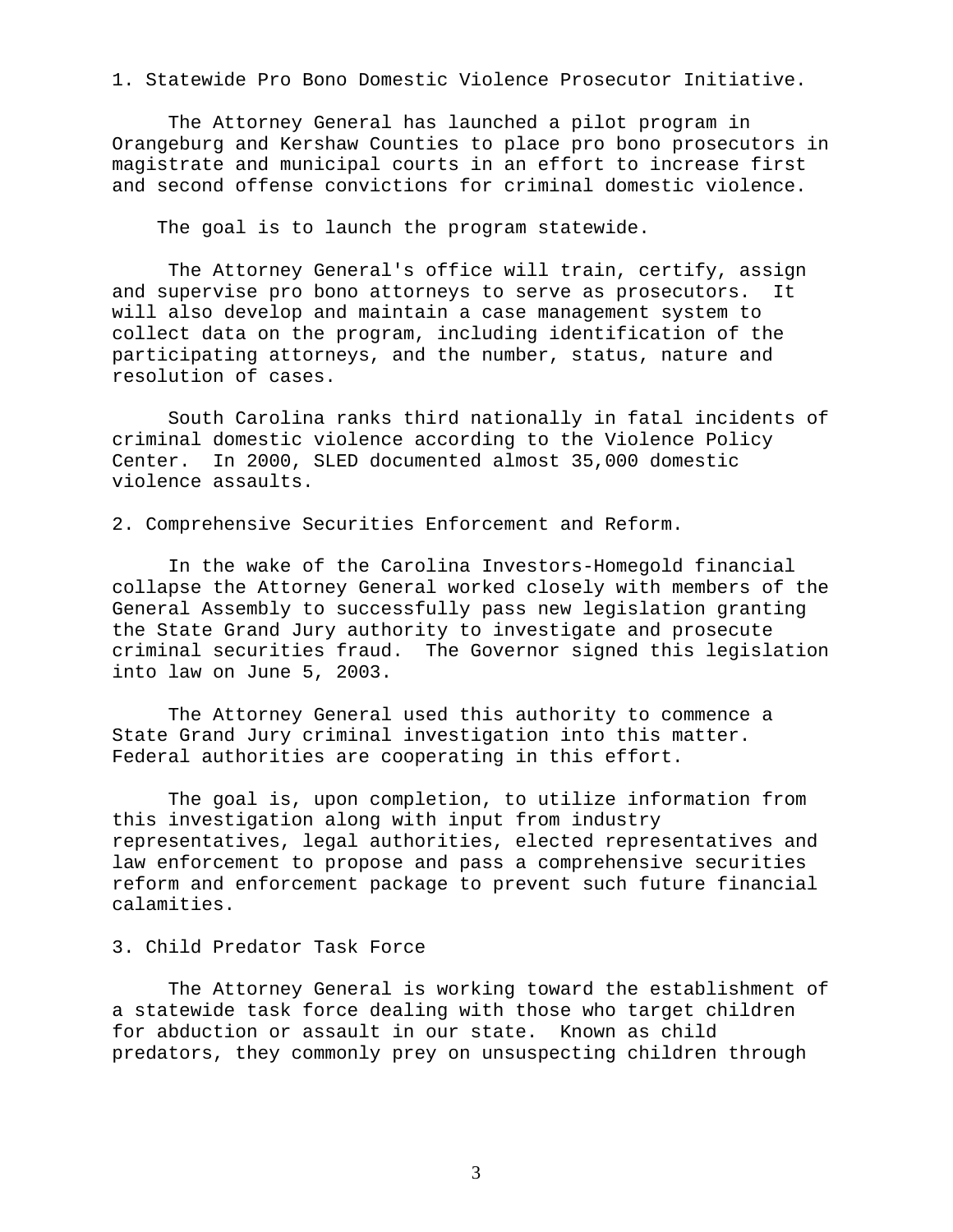routine daily interaction, by gaining their confidence in familiar settings or via the Internet.

 Working closely with state and federal authorities at the South Carolina Computer Crimes Center, a partnership of the State Law Enforcement Division, the Secret Service, and the Federal Bureau of Investigation, the Attorney General's office will begin a highly publicized effort to target child predators for prosecution.

 This effort would also require dramatically strengthening our state's child lure and abduction laws so that law enforcement could intervene and make a case against a predator prior to a child being abducted or assaulted.

4. State Grand Jury Authority for Environment Crimes

 Under current state law, the state of South Carolina does not have the necessary tools to investigate and prosecute environmental crimes, a type of "white collar crime." These crimes are typically prosecuted in the federal system because of the ability to utilize the federal grand jury to compel testimony and subpoena documents, a necessary element for prosecution.

 The Attorney General's goal is to work for passage of this legislation through the General Assembly so that the State Grand Jury may be utilized to prosecute criminal environmental crimes.

#### 5. Elder Abuse

The state's elderly population is at a high risk for abuse, scams, fraud and other criminal activities. It is the Attorney General's goal to place an increased emphasis on protecting those who in many cases cannot protect themselves.

 By utilizing the Medicaid Fraud Control Unit of the Attorney Generals Office, a high priority will be placed on investigating and prosecuting elder abuse in nursing homes and other assisted living facilities.

 Also by utilizing the Civil Division of the Attorney General's Office, a high priority will be placed on taking action against consumer scams and fraud perpetrated against seniors.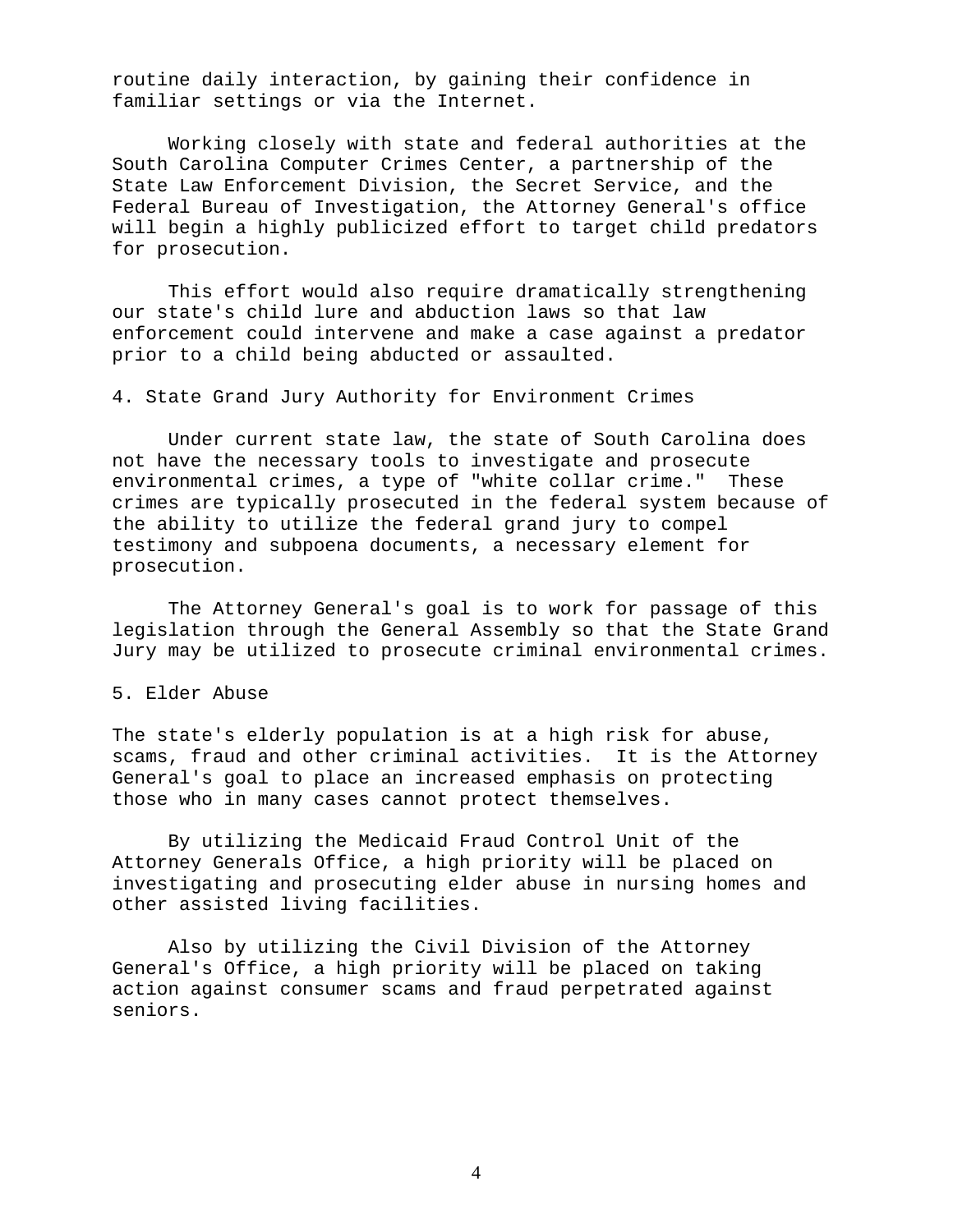Those goals that have been put on hold: NO GOALS HAVE BEEN PUT ON HOLD.

## *3. Opportunities and Barriers*

## Opportunities

 The goals listed above represent opportunities for the Office to render greater service to the people of South Carolina.

- Because most  $1^{st}$  and  $2^{nd}$  offenders in Criminal Domestic Violence cases are handled in magistrate or municipal courts, the conviction rate is extremely low. The Attorney General's pro bono program provides an opportunity for the State to ensure that  $1^{st}$  and  $2^{nd}$  offenders statewide are prosecuted and counseled before their crimes become more serious.
- With new legislation in the statute books, with the State Grand Jury empowered to investigate and prosecute criminal securities fraud, and with the drafting and passage of a comprehensive securities reform and enforcement package, the Attorney General's Office will have the opportunity to prevent future calamities such as the Carolina Investors-Homegold financial collapse.
- With the establishment of a statewide task force to deal with those who prey on children, and the strengthening of our child lure and abduction laws as a consequence, the Attorney General's Office has the opportunity to lead a highly publicized effort to target child predators for prosecution.
- If and when the State Grand Jury is empowered to prosecute environmental crimes, South Carolina will have a new weapon in combating the criminal pollution of the state's water, air, and land.
- The Attorney General believes that the recent expansion of Medicaid Fraud Control Unit's jurisdiction to include residential facilities will provide the Office with an even greater opportunity to serve the elderly in South Carolina.

## Barriers

 The only barrier to the realization of these opportunities is the amount of time necessary to implement these programs and ideas. The wheels are already in motion.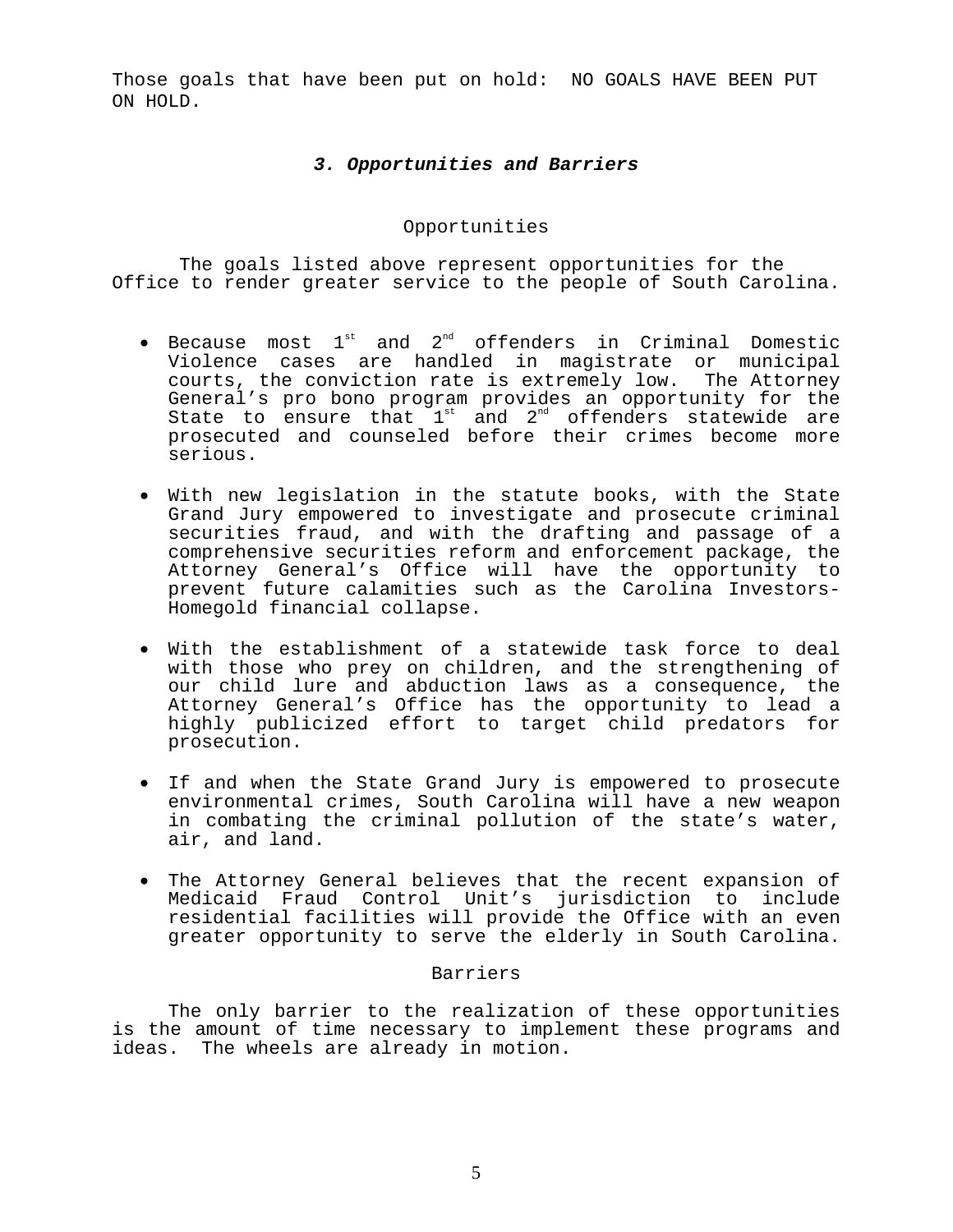#### *4. Major Achievements from Past Year*

 The major achievements of the Attorney General's Office during FY 2002-2003 include the following:

- o The Attorney General supported new securities legislation designed to give greater protection to South Carolina investors. This legislation, introduced in the General Assembly on April 4, was put on the fast track and was signed into law by the Governor on June  $5.$ 
	- o In the course of conducting its business the Attorney General's Office collected **\$19,820,929.78.** These revenues included fees for security brokers and agents, fines, criminal restitution to the State's Medicaid program, restitution to individuals, law-suit settlements, and investigative costs.
	- o In March, the Attorney General proposed a new pro bono program to enlist attorneys to prosecute Criminal Domestic Violence Offenders in summary courts. With the support Of Chief Justice Jean Toal, law enforcement officers throughout the state, victims advocates, and members of the bar, the program has since become a reality, with Orangeburg and Kershaw counties agreeing<br>to pilot programs.
	- o Operating under severe budgetary constraints, the Office nonetheless increased its caseload by over 2,000 cases. This increase reflects the mounting demands on the agency's resources, and the processing of these additional cases has meant the necessary sacrifice of services in other areas.
	- o Despite budget cuts that reduced the number of SLED investigators available, the Insurance Fraud Division received 914 complaints and opened 270 files. Investigation of these cases resulted in 104 indictments. Ninety-eight (98) defendants were<br>convicted, an increase over the previous year. Another convicted, an increase over the previous year. Anot<br>55 cases were resolved through civil remedies. The 55 cases were resolved through civil remedies. total amount of civil restitution ordered was \$77,104.09 and the total amount of criminal restitution was \$163,136.43. These figures, lower than FY 2001- 2002, reflect a reduction in staff.

 o During FY 2002-2003, the Office's Victim Services Section handled 3,441 cases, assisting the victims of crimes in such matters as notification of trials, post-conviction appeals, petitions for rehearing, and also various petitions for certiorari. This figure constitutes an increase over the FY 2001-2002 figure of more than 1,300 victims assisted.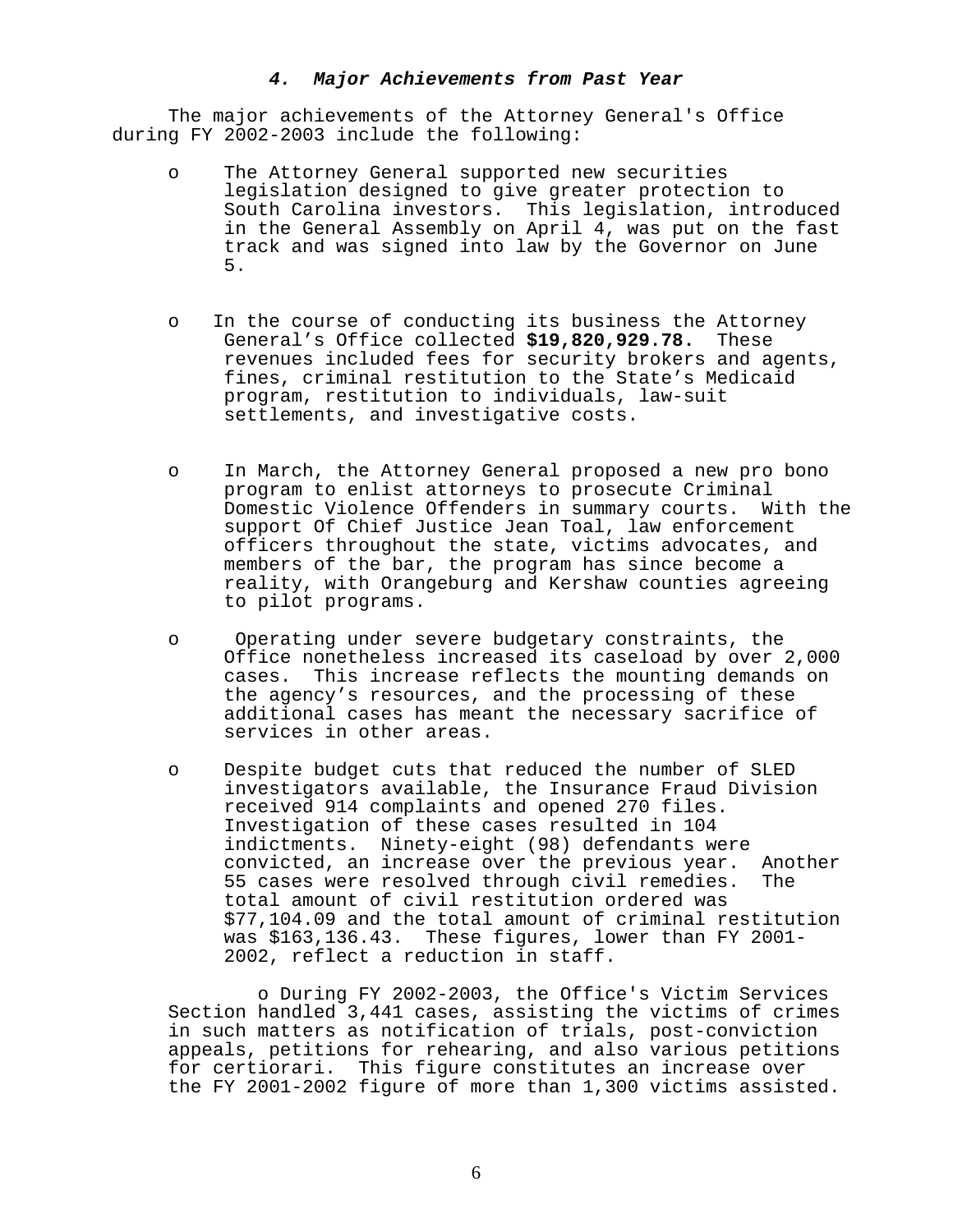o In FY 2002-2003, the Sexually Violent Predator Section successfully argued for the commitment and long-term treatment of 23 Sexually Violent Predators.

o The Post-Conviction Relief Section, one of the most overburdened units in the Office, increased the number of cases processed by more than 200. Yet, the backlog is still substantial and cannot be eliminated without additional staff. As it stands, in order to meet the growing number of cases, attorneys take home stacks of folders at 6 p.m. on Friday afternoons.

o During FY 2002-2003, the State Grand Jury investigated and prosecuted 518 cases, an increase of 61 over the previous fiscal year, Many of these were drug-related. The result: the elimination of several major drug rings operating in the state. Though it is impossible to gauge precisely the effect of these convictions on the health and safety of South Carolinians, the impact has obviously been significant.

#### **SECTION II**

#### **Overview**

*1. Number of Employees*

 At the end of June, because of mandatory budget cuts, the Attorney General's Office was operating at a reduced level of 120 full-time employees.

*2. Operation Locations*

 The Attorney General's Office formerly operated at four locations. Because of budget cuts, that number has been reduced to one. The suite of offices occupies the three top floors of the Rembert C. Dennis Building, 1000 Assembly Street, Columbia, South Carolina. While we still serve South Carolinians from all parts of the state, we no longer have offices in the Piedmont and Low Country.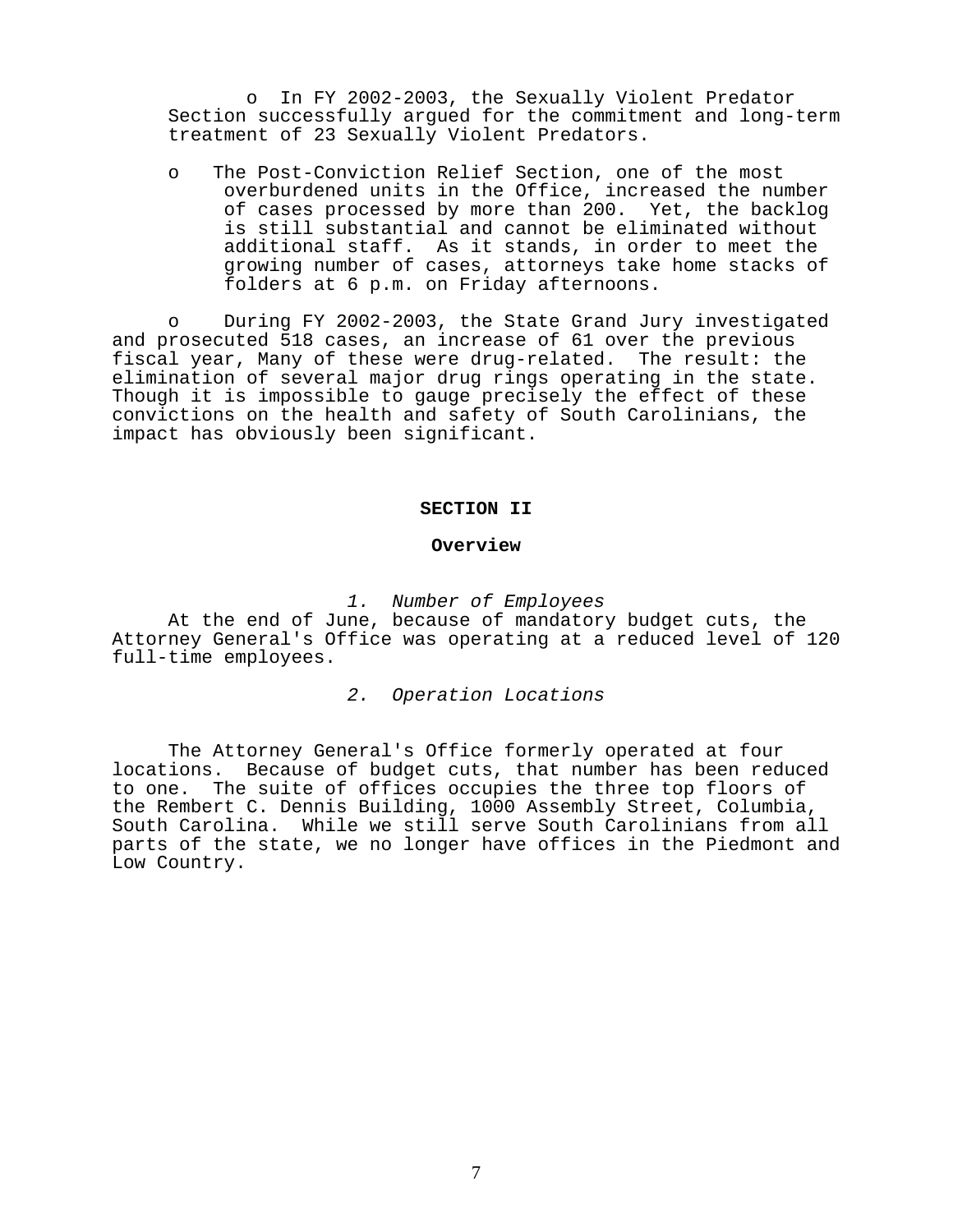# *3. Appropriations/Expenditures*

## **Chart I**

|                                         | 01-02 Appropriations Act |                         | 02-03 Appropriations Act |                         | 03-04 Appropriations Act |                         |  |
|-----------------------------------------|--------------------------|-------------------------|--------------------------|-------------------------|--------------------------|-------------------------|--|
| <b>Major Budget</b><br>Categories       | <b>Total Funds</b>       | General<br><b>Funds</b> | <b>Total Funds</b>       | General<br><b>Funds</b> | <b>Total Funds</b>       | General<br><b>Funds</b> |  |
| Personal<br>Service                     | 7,012,872                | 5,887,362               | 5,543,872                | 4,630,250               | 4,999,088                | 3,720,788               |  |
| Other<br>Operating                      | 1,850,768                | 825,709                 | 2,681,349                | 1,897,782               | 3,875,286                | 1,660,500               |  |
| Special Items                           |                          |                         |                          |                         |                          |                         |  |
| Permanent<br>Improvements               |                          |                         |                          |                         |                          |                         |  |
| <b>Case Services</b>                    |                          |                         |                          |                         |                          |                         |  |
| <b>Distributions</b><br>to Subdivisions |                          |                         |                          |                         |                          |                         |  |
| <b>Fringe Benefits</b>                  | 1,751,318                | 1,462,389               | 1,554,173                | 1,246,766               | 1,470,104                | 1,126,807               |  |
| Non-recurring                           |                          |                         |                          |                         |                          |                         |  |
| Total                                   | \$10,614,958             | \$8,175,460             | \$10,079,394             | \$7,774,798             | \$10,344,478             | \$6,508,095             |  |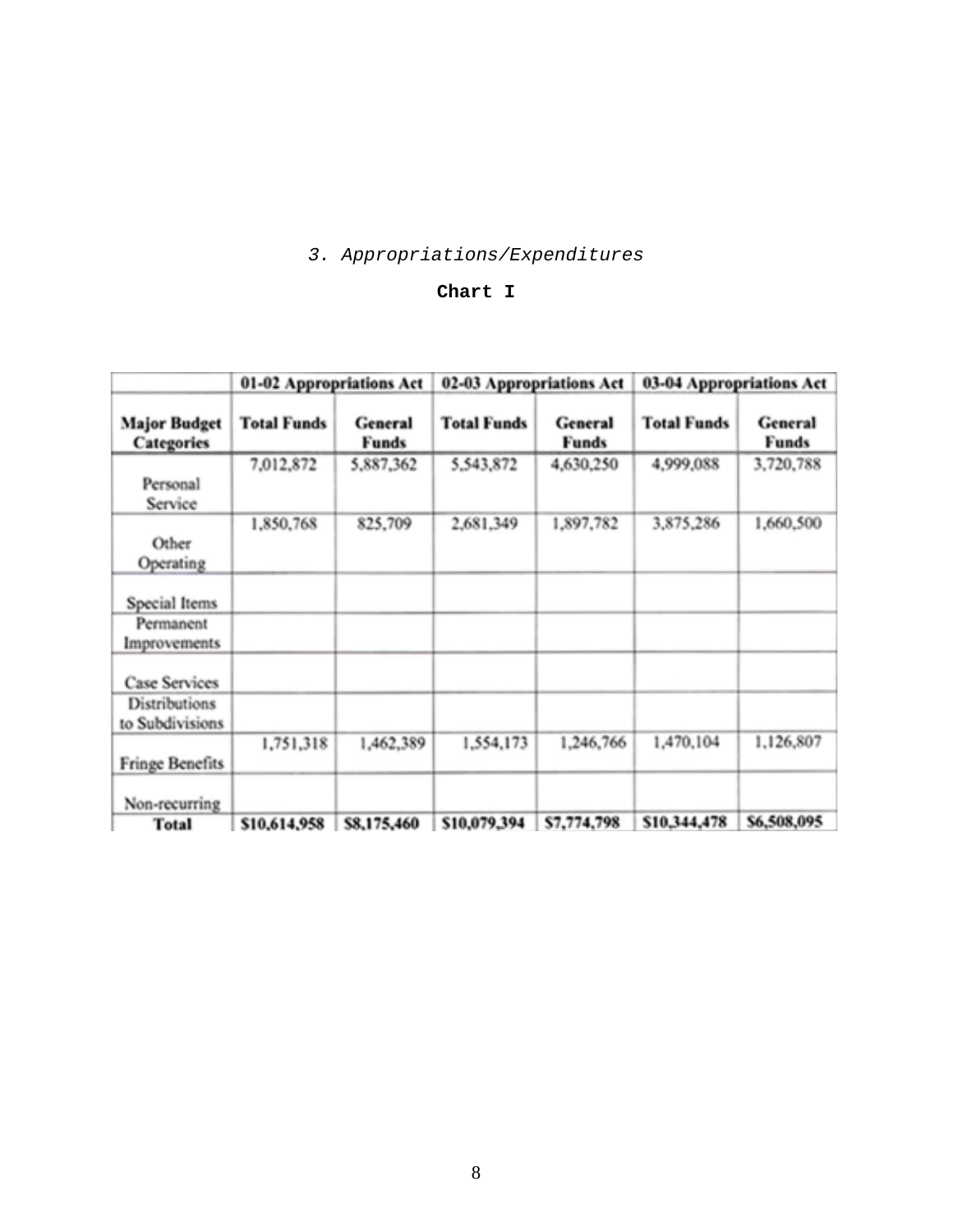#### *4. Key Customers*

 The primary customers of the Office are: the citizens of South Carolina; agencies of the State government; members of the S.C. General Assembly, local and county officials; law enforcement and judiciary officers; and the local, state, and national press.

 The Attorney General serves these customers in many ways, including the following: (1) he represents them in civil actions, suing on behalf of the State as well as representing the State when it becomes the defendant in a lawsuit; (2) he is the State's chief prosecutor and prosecutes accused offenders in criminal cases where the State has jurisdiction; (3) when requested to do so by state and local officials, he writes and issues opinions on legal and constitutional questions; (4) he drafts legislation designed to strengthen the criminal justice system and enhance the safety of South Carolina's citizens; and (5) he serves as South Carolina's Securities Commissioner and is responsible for the protection of the state's investors against securities fraud and unfair trade practices in the stock and bond markets.

## *5. Key Suppliers*

The five key suppliers of the Office are:

- o **Divisions of the South Carolina Budget and Control Board**, from which the Office obtains a wide variety of items, including paper products and other other office supplies. In addition, the Budget and Control Board supplies motor vehicles and vehicle maintenance.
- o **West Group**, from which the Office obtains law books and a subscription to WestLaw, an online legal database.
- o **Xerox**, from which the Office obtains its copiers and a service contract for the maintenance of the machines.
- o **Randstad**, from which the Office obtains its temporary employees.
- o **U.S. Postal Service**, which handles the Office's huge volume of mail.
	- *6. Description of Major Products and Services*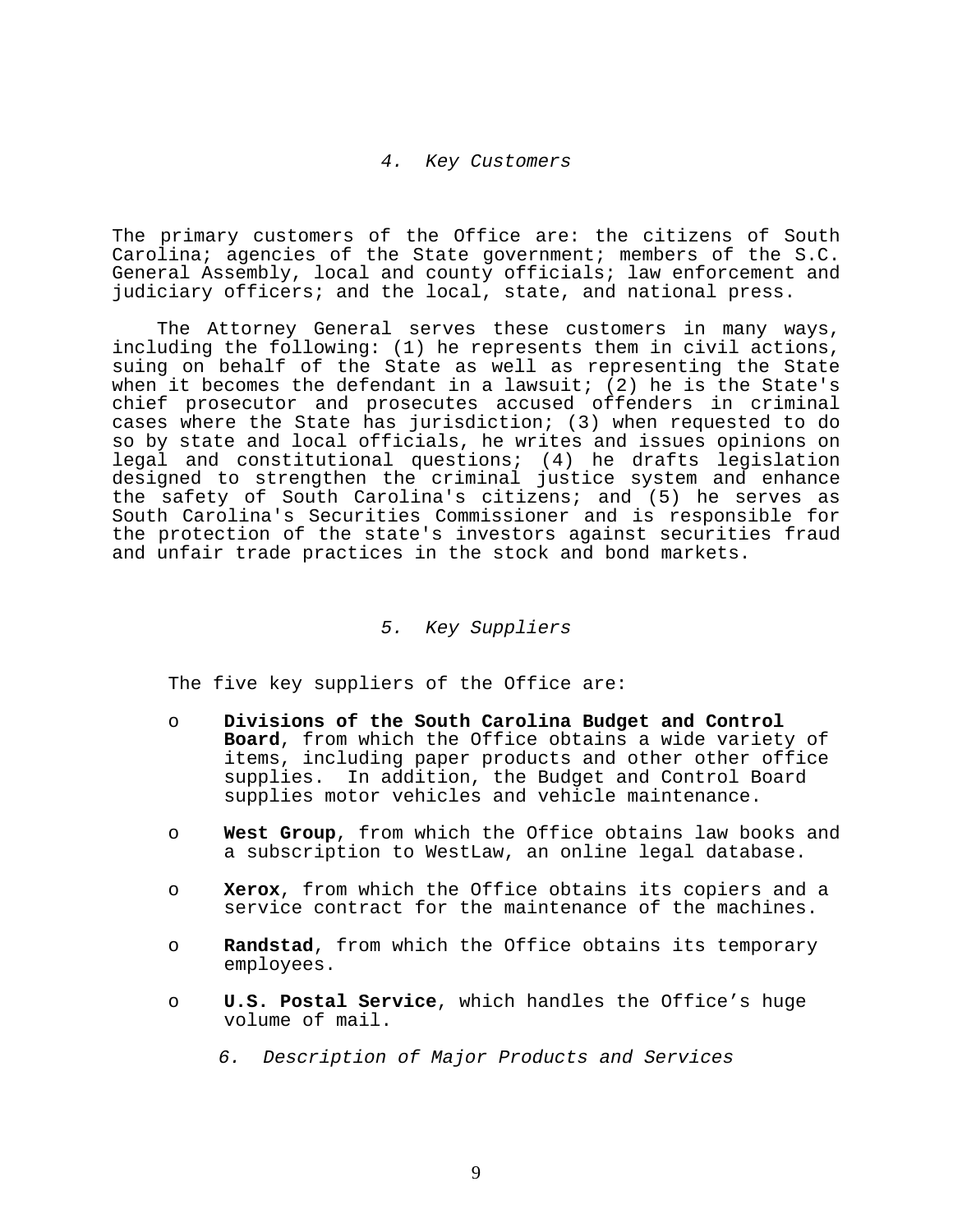The Attorney General's Office is a multi-purpose organization that offers a variety of services to its various customers and constituents. Below are the most important products and services the Office supplies.

#### **THE CRIMINAL DIVISION**

 In South Carolina, solicitors prosecute most crimes. However, the Criminal Division of the Attorney General's Office is charged with representing the interests of the State in some specific areas of criminal litigation. The Division is divided into six sections: The Prosecution/Insurance Fraud Section, the Capital and Collateral Litigation Section, The Criminal Appeals Section, the Medicaid Fraud Control Section, the State Grand Jury, and the Internet Crimes Against Children Section.

#### *The Prosecution/Insurance Section*

 The Prosecution/Insurance Section prosecutes defendants accused of crimes that fall under the jurisdiction of the Attorney General's Office, as well as accepts cases in General Sessions Court from solicitors where there is a conflict of interest at the local level.

 The Section also prosecutes cases involving attempts -- both successful and unsuccessful -- to defraud insurance companies. The Section maintains a hotline (1-888-95-FRAUD) that takes calls from citizens who wish to report an instance of insurance fraud.<br>The Prosecution/Insurance Section also contains three sub-

sections created to fulfill very specific functions: the Violence Against Women Unit, the Youth Mentor Program, and the Office of Victim Services,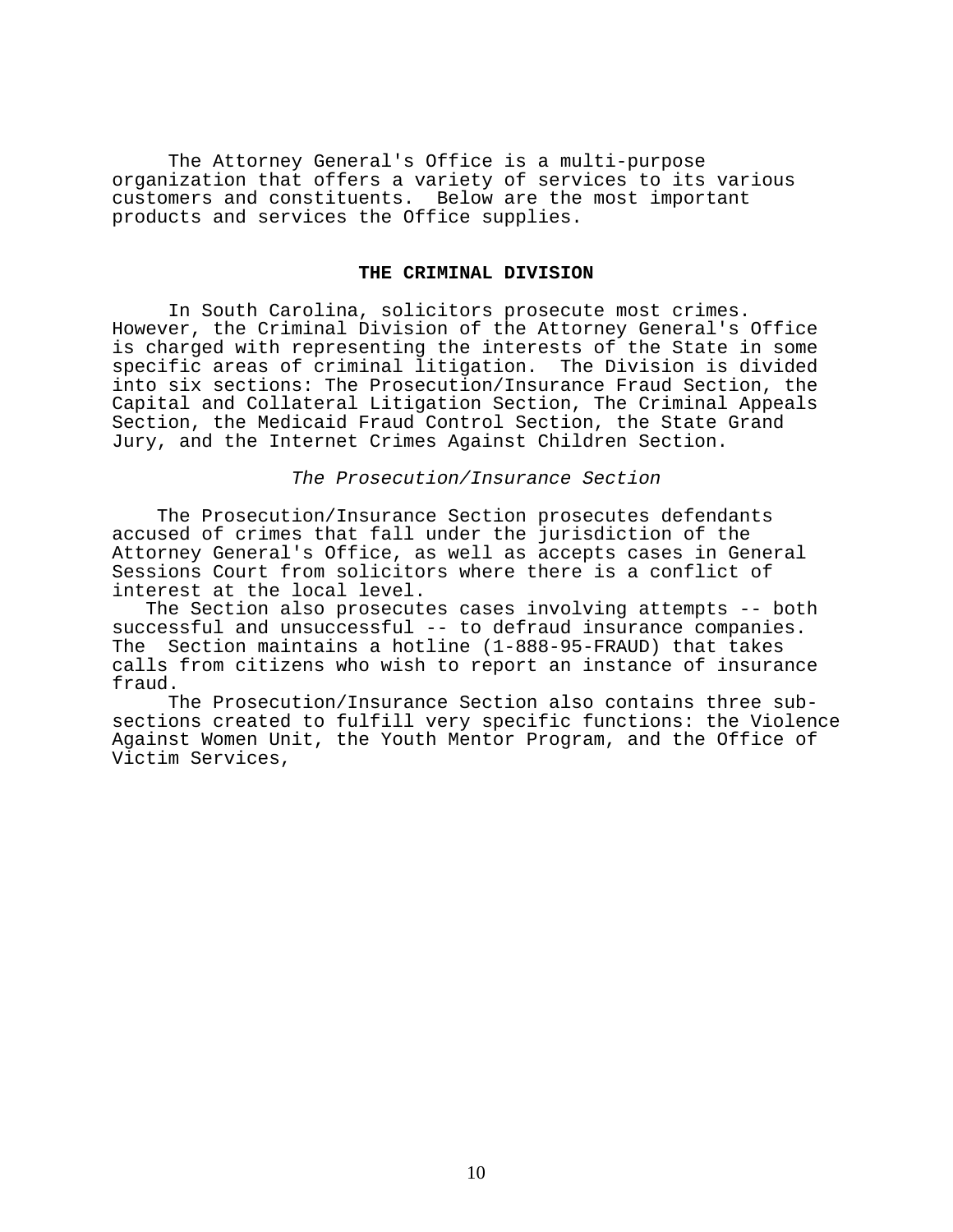#### Violence Against Women Unit

 Under the Violence Against Women Act (VAWA) the Attorney General's Office received a grant from the U.S. Department of Justice to develop strategies and procedures for the prevention and prosecution of domestic violence. Using funds from this grant, the Attorney General maintains a staff exclusively devoted to combating violence against women. Among their activities are the following: (1) the prosecution of those charged with domestic violence, (2) the presentation of educational seminars on domestic violence, and (3) the annual sponsorship of a memorial ceremony for the female victims of domestic violence during the year.

#### Youth Mentor Program

 The Youth Mentor Program offers troubled young people who have not yet committed a violent crime an alternative to the juvenile justice system. They are put in contact with mentors - in most cases members of churches and other religious groups - who offer friendship, advice, and guidance on an ongoing basis.

## Office of Victim Services

 The Office of Victim Services routinely informs crime victims of their rights under the Victims Bill of Rights and also of the services available to them. In some cases, victims are entitled to restitution and compensation, as well as to services provided by other State agencies. Counselors also help victims follow the course of the trial, including any appeals the court may schedule.

#### *The Capital and Collateral Litigation Section*

 This Section assumes the burden of representing the state in murder cases, habeas corpus actions, and in Post-Conviction Relief cases. The Section is divided into two subsections – the Capital Litigation Sub-Section and the Post-Conviction Relief (PCR) Sub-Section.

#### The Capital Litigation Sub-Section

 This Sub-Section handles all appeals of death penalty cases in state and federal courts, and federal habeas corpus cases. The Sub-Section is responsible for representing the State in all murder conviction appeals in the South Carolina Court of Appeals and the South Carolina Supreme Court. The Sub-Section also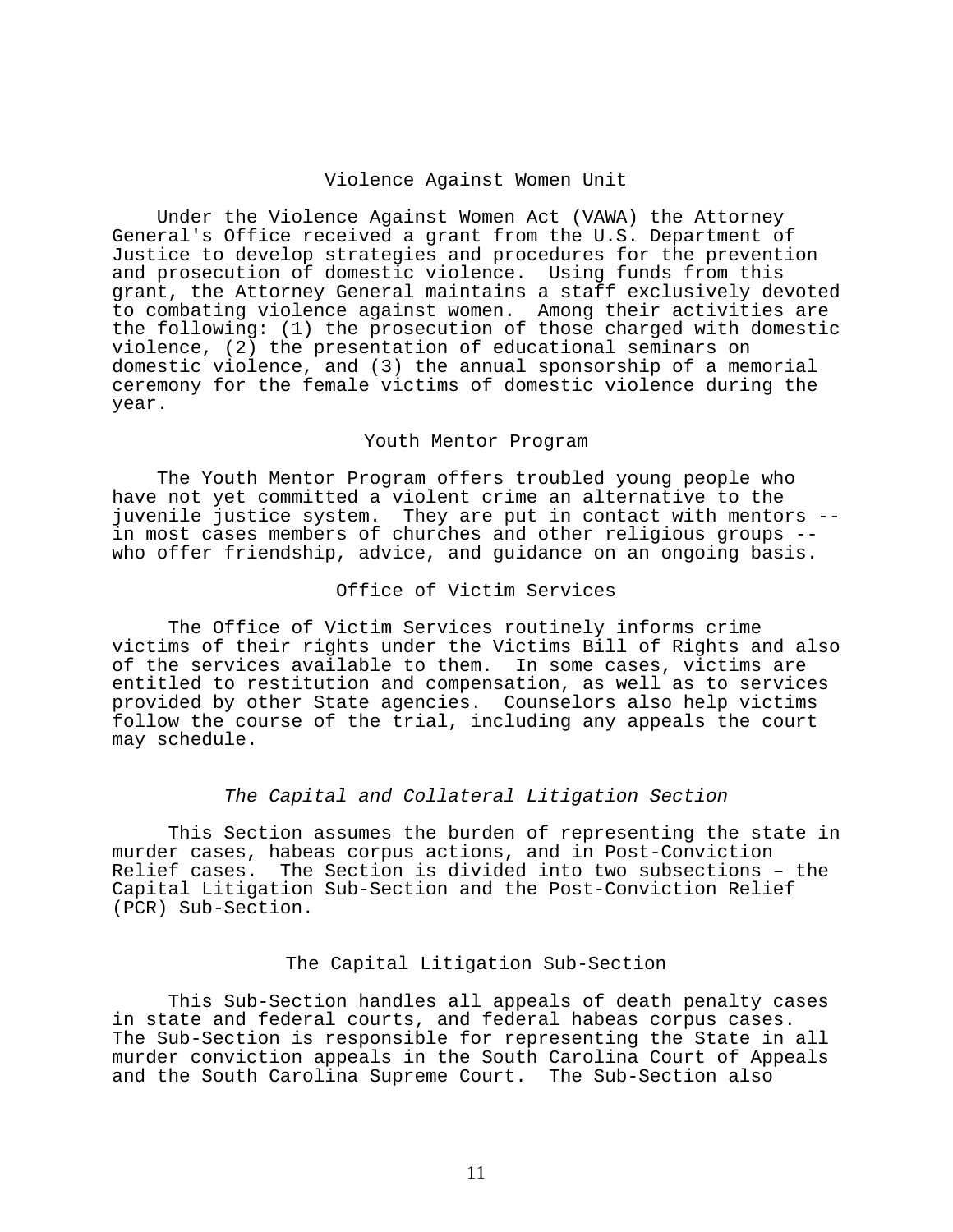handles federal habeas actions proceeding from any South Carolina conviction.

## The Post-Conviction-Relief Sub-Section

 Under certain conditions, defendants convicted of crimes have a right to a post-conviction-relief (PCR) hearing, even if they are already incarcerated. The PCR Sub-Section represents the State in PCR hearings, which are held before a circuit judge. At all such proceedings, the PCR Sub-Section defends the integrity of the trial, the trial judge, the jury, and the sentence.

#### *The Criminal Appeals Section*

 The Criminal Appeals Section handles all appeals brought by defendants convicted in General Sessions Courts of crimes other than murder. Attorneys in this Section represent the State in South Carolina courts of appeal, the South Carolina Supreme Court, and the United States Supreme Court. They also represent the State when it appeals an adverse ruling or sentence.

## *The Medicaid Fraud Control Section*

 Operating in part on funds from a federal grant, the Medicaid Fraud Unit investigates and prosecutes cases of Medicaid fraud in South Carolina. The Medicaid Fraud Unit also investigates and prosecutes cases involving patient abuse or misuse or theft of patients' funds.

#### *The State Grand Jury*

 The State Grand Jury (SGJ) is an independent body empowered to hear evidence and hand down indictments in four special areas: (1) cases involving multi-jurisdictional drug trafficking, (2) obscenity and pornography, (3) the corruption of public officials, (4) the violation of election laws, (5) acts of terrorism, (6) computer crimes, and (7) security fraud.

 The SGJ functions like a federal grand jury: It meets on a regular basis, hears evidence, and either issues a "true bill" (an indictment) or a "no bill," depending on whether or not jury members believe the evidence is sufficient to justify a trial.

 An attorney from the Attorney General's Office prosecutes defendants indicted by the SGJ.

*The Internet Crimes Against Children Section*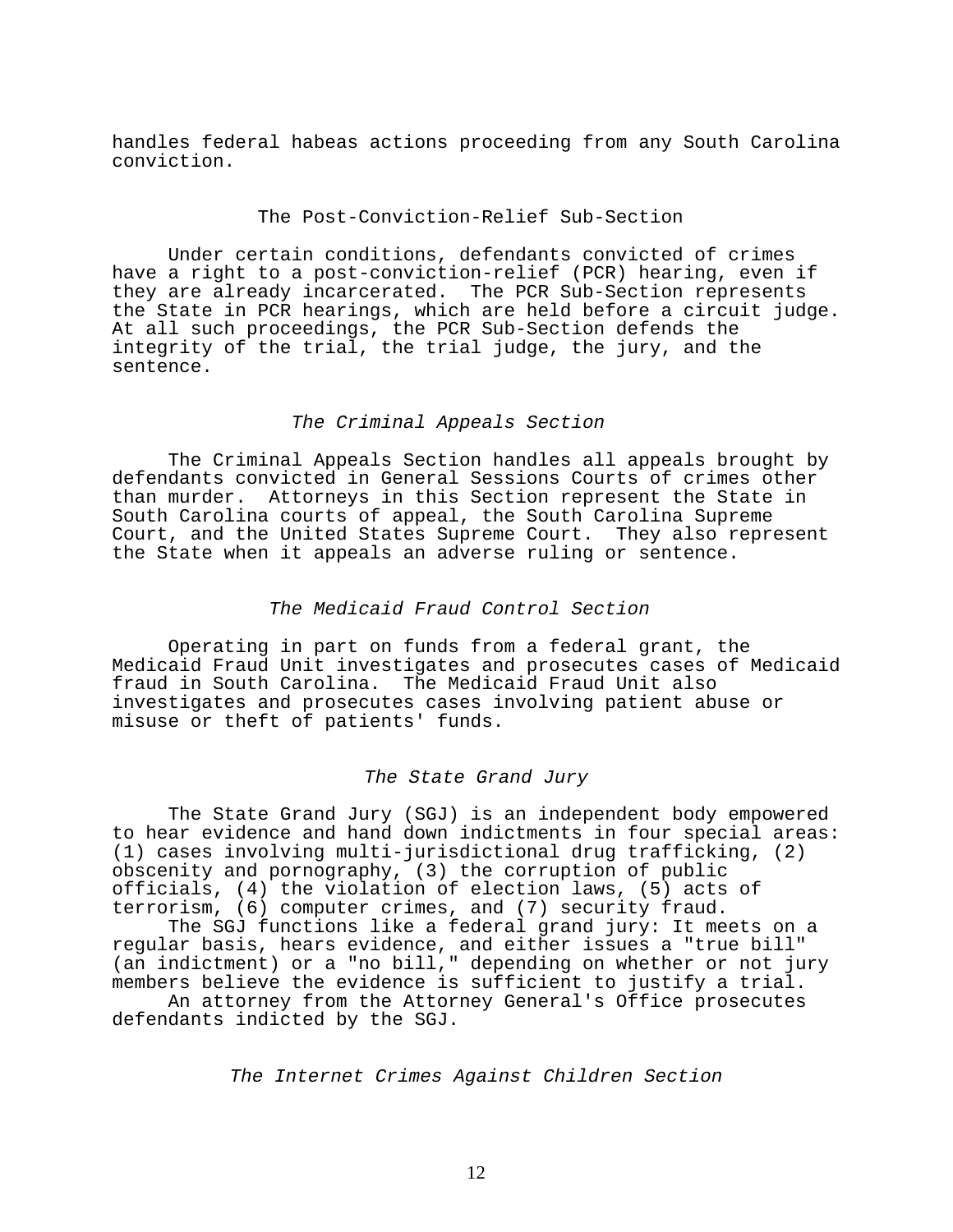The Internet Crimes Against Children Unit operates primarily through funds provided by a federal grant from the Office of Juvenile Justice and Delinquency Prevention, a part of the U.S. Justice Department. The ICAC Unit has the ability to prosecute crimes against children where the Internet is involved. By statute, the focus of these offenses is in the area of obscenity and child pornography.

 The ICAC Unit also serves as a source in South Carolina to promote public awareness of the potential dangers the Internet poses, especially to children. Working with law enforcement, schools, parents, and children, the ICAC Unit sponsors free legal education seminars for prosecutors and law enforcement officials. Seminar speakers range from local law enforcement officers and federal agents to nationally known forensic and behavioral Those in attendance receive the training and resource materials to take back to their local offices and help<br>make their investigations and prosecutions more effective. Since make their investigations and prosecutions more effective. the creation of the ICAC Unit, well over 1000 law officers and prosecutors have received some form of training from the Unit.

 In an effort to reach the parents and children of South Carolina, the ICAC Unit provides "awareness materials" such as mouse pads, coffee mugs, pencils, pens, and rulers which are not only useful, but also convey safety tips and contact information. These items are distributed through schools, minor league sports team promotions, museums, and local law enforcement. Since 1998, the ICAC Unit has distributed more than 10,000 items across the state.

 Currently, the ICAC Unit maintains a website -- www.sckidsonline.com -- that serves as a resource for law enforcement, parents, and children. The site contains information about Internet safety and the dangers that exist, how to report suspicious activity or web content, whom to contact in other states (including state and federal agencies), and links and registration information for upcoming events.

#### **THE CIVIL DIVISION**

 As the law firm for the State of South Carolina, the Attorney General's Office has important responsibilities in the area of civil law as well as in the area of criminal law. the State is a party to a law suit, either as plaintiff or defendant, attorneys in this division may represent and advise the State, its agencies, and its officials in civil lawsuits.

 The Civil Division of the Attorney General's Office is divided into four Sections: The Government Litigation Section,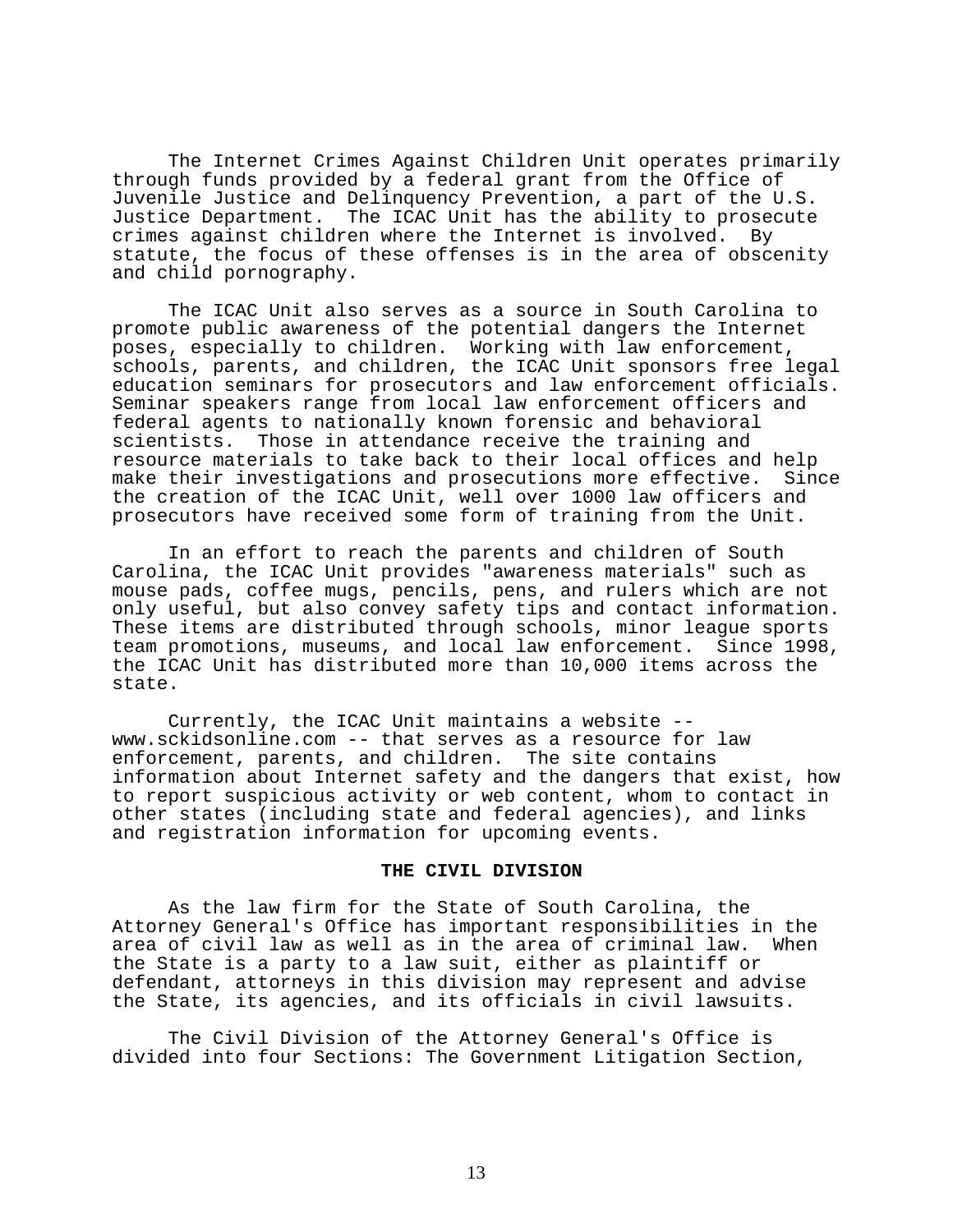the Grievance Section, the Securities Fraud Section, and the Sexually Violent Predator Section.

#### *The Government Litigation Section*

 The Government Litigation Section of the Civil Division represents the State in such areas as constitutional law, extradition, charitable trusts, election law, reapportionment, annexation and incorporation, contracts, unfair trade practices, anti-trust suits, and bankruptcies and foreclosures where the State has an interest.

## *The Grievance Section*

 The Grievance Section of the Civil Division investigates and prosecutes ethical misconduct complaints against lawyers and judges when authorized by the Commission on Lawyer Conduct and Commission on Judicial Conduct.

#### *The Securities Fraud Section*

 The Securities Section assists the Attorney General in carrying out his duties as South Carolina's Securities Commissioner. The chief goal of the Securities Section is to keep South Carolina a fair and free marketplace for the trading of securities.

 In pursuing this goal, the Section does the following: (1) aggressively enforces the South Carolina Uniform Securities Act and investigates individuals and firms that appear to have violated the law; (2) registers all suitable applicants for securities licenses; (3) registers all stock brokers and brokerage firms, investment advisors, and approves all non-exempt securities offered for sale in the state; (4) promotes investor education to help the public make informed decisions and avoid falling into the hands of dishonest brokers; and (5) supports an equitable, competitive, and efficient securities industry that contributes to the economic health of the state and its citizens.

#### *Sexually Violent Predator Section*

 In 1998, the Governor signed into law legislation enabling the State of South Carolina to commit sexually violent predators "who require involuntary civil commitment in a secure facility for long-term control, care, and treatment." The Sexually Violent Predator Section of the Attorney General's Office represents the State in these civil trials and presents the case for commitment.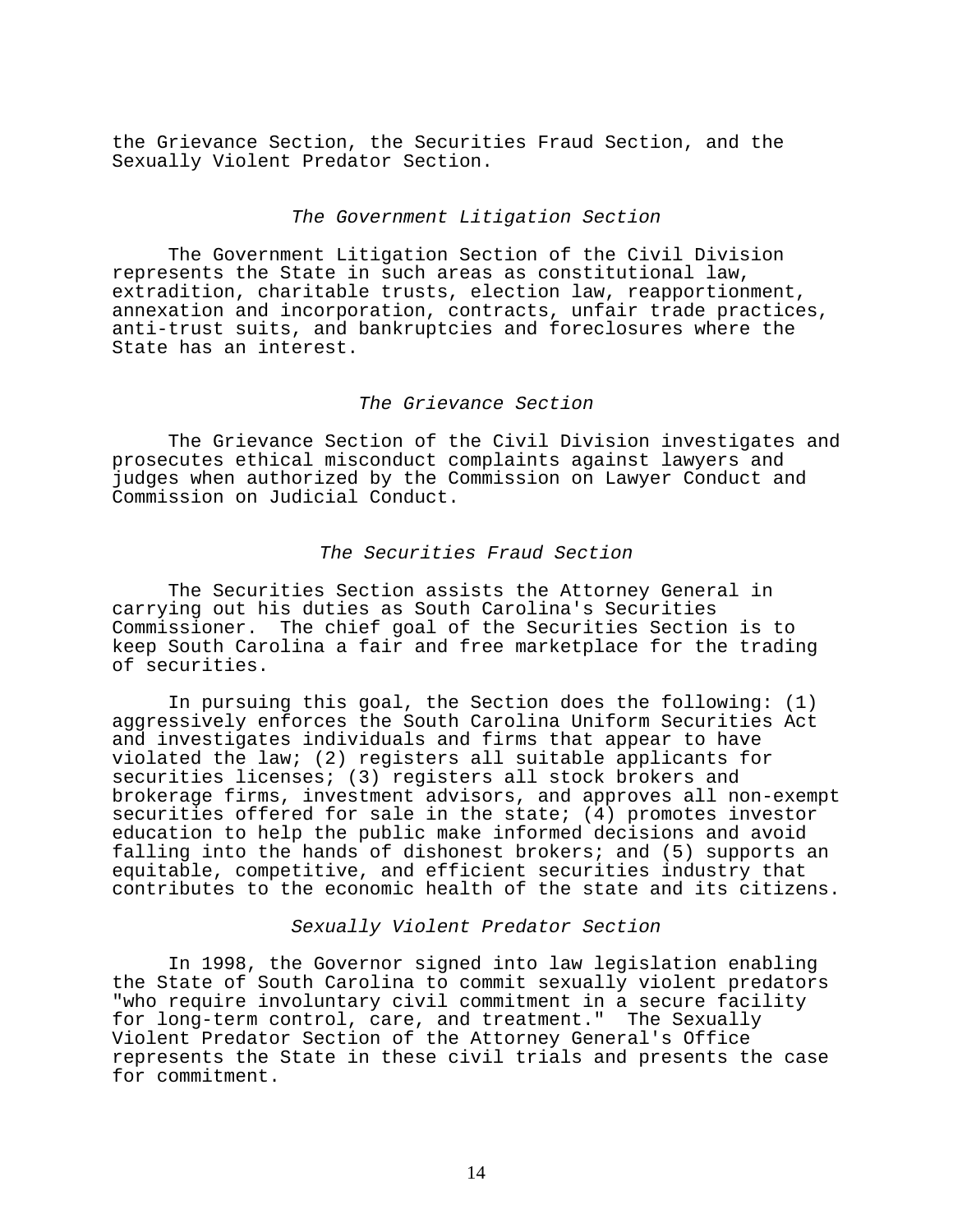#### **INFORMATION TECHNOLOGY SECTION**

 The Information Technology Division serves a number of constituencies, including the people of South Carolina, law enforcement agencies, public officials, and the staff of the Attorney General's Office. The Division's services include the following:

1. The development and maintenance of the Attorney General's website, www.scattorneygeneral.com.

> This website, designed to serve the general public, was established in 1999. Its content is routinely modified to provide timely information to the citizens of South Carolina. The site contains information on a variety of subjects, including:

- Χ general information about the Attorney General's Office;
- Χ information for citizens on the detection and reporting of Medicaid fraud;
- Χ information about legal settlements and agreements benefiting consumers, as well as links to sites that offer citizens additional information on how they may participate in ongoing class-action settlements;
- Χ a link to the Sex Offender Registry, which enables South Carolina parents to determine if a convicted sex offender is living in their neighborhood;
- Χ information on insurance fraud and how to report it;
- Χ a link to the Internet Crimes Against Children website, which is provided by the Attorney General's Office to teach Internet safety and help protect our children online;
- Χ a link to the list of Deadbeat Parents, men and women who are being sought by the State because they owe back child support;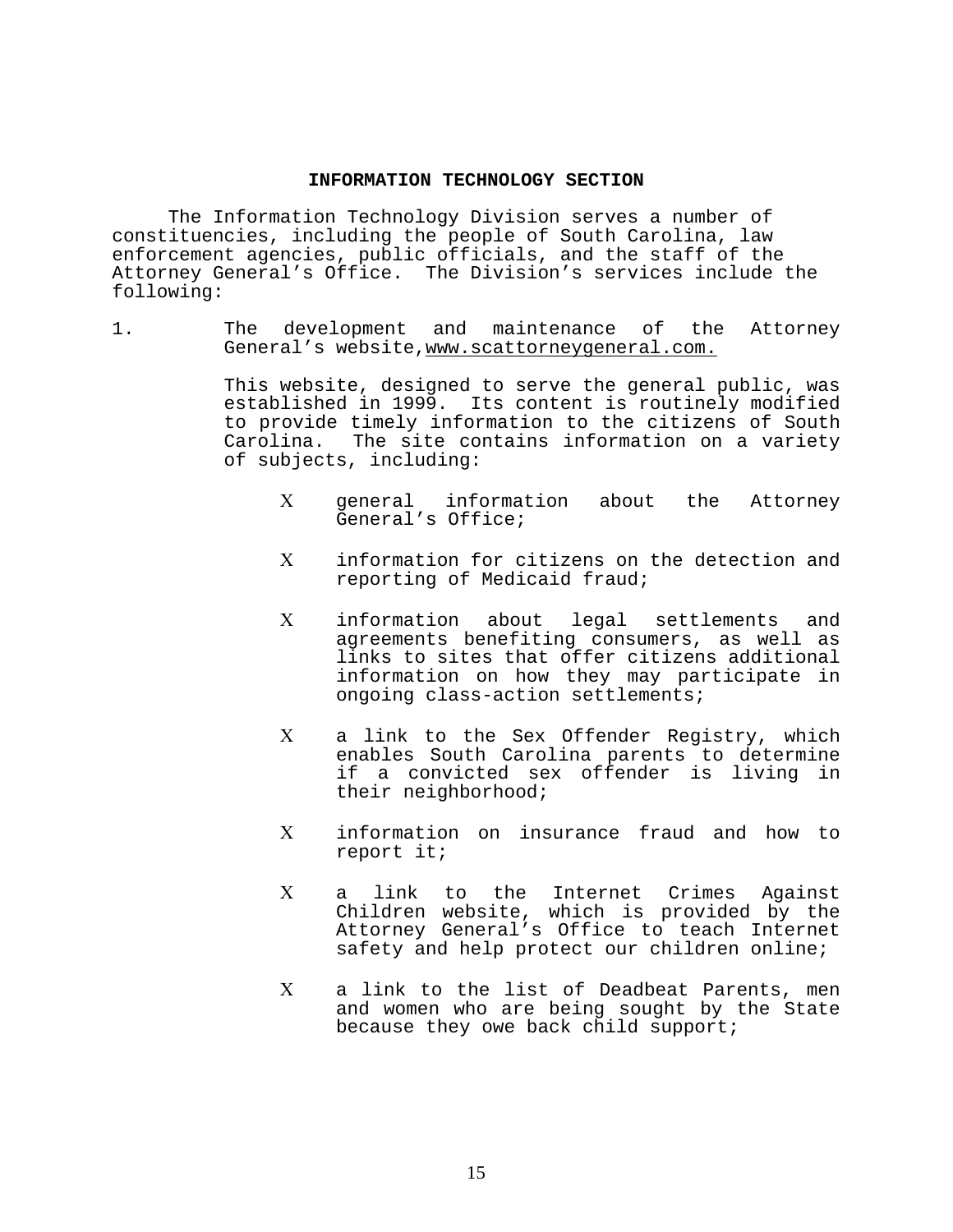- Χ the South Carolina Registry of Missing Children, a list of photographs and other information pertaining to missing children, as well as a link to the National Center for Missing and Exploited Children;
- Χ the list of "Stop Violence Against Women" services;
- Χ information about the Attorney General's Youth Mentor program;
- Χ and information on the purchase of securities, including tips to avoid exploitation by unscrupulous and unauthorized agents and brokers.
- 2. The Information Technology Section manages the agency's Intranet site, OAGNET. This electronic forum is used to provide online versions of frequently used manuals, forms, and lists. Employee handbooks, organizational charts, telephone listings, and multiple administrative forms are maintained electronically, thereby saving the agency substantial costs by eliminating the need to mass-produce and distribute frequently changing information.
- 3. One of the Information Technology Section's primary<br>qoals is to provide a secure network to all staff. To goals is to provide a secure network to all staff. facilitate their work, each employee is provided with a PC, equipped with the following applications:
	- X an office productivity suite, including a<br>word processor, spread sheet, and spread sheet, and presentation application;
	- Χ Internet access;
	- Χ online legal research tools, and
	- Χ a customized case management application for tracking all case-related information.

Depending on the division to which an employee is assigned, additional software may be required. (For example, the Office uses a number of small database<br>applications for inventory, mail longs, opinion applications for inventory, mail longs,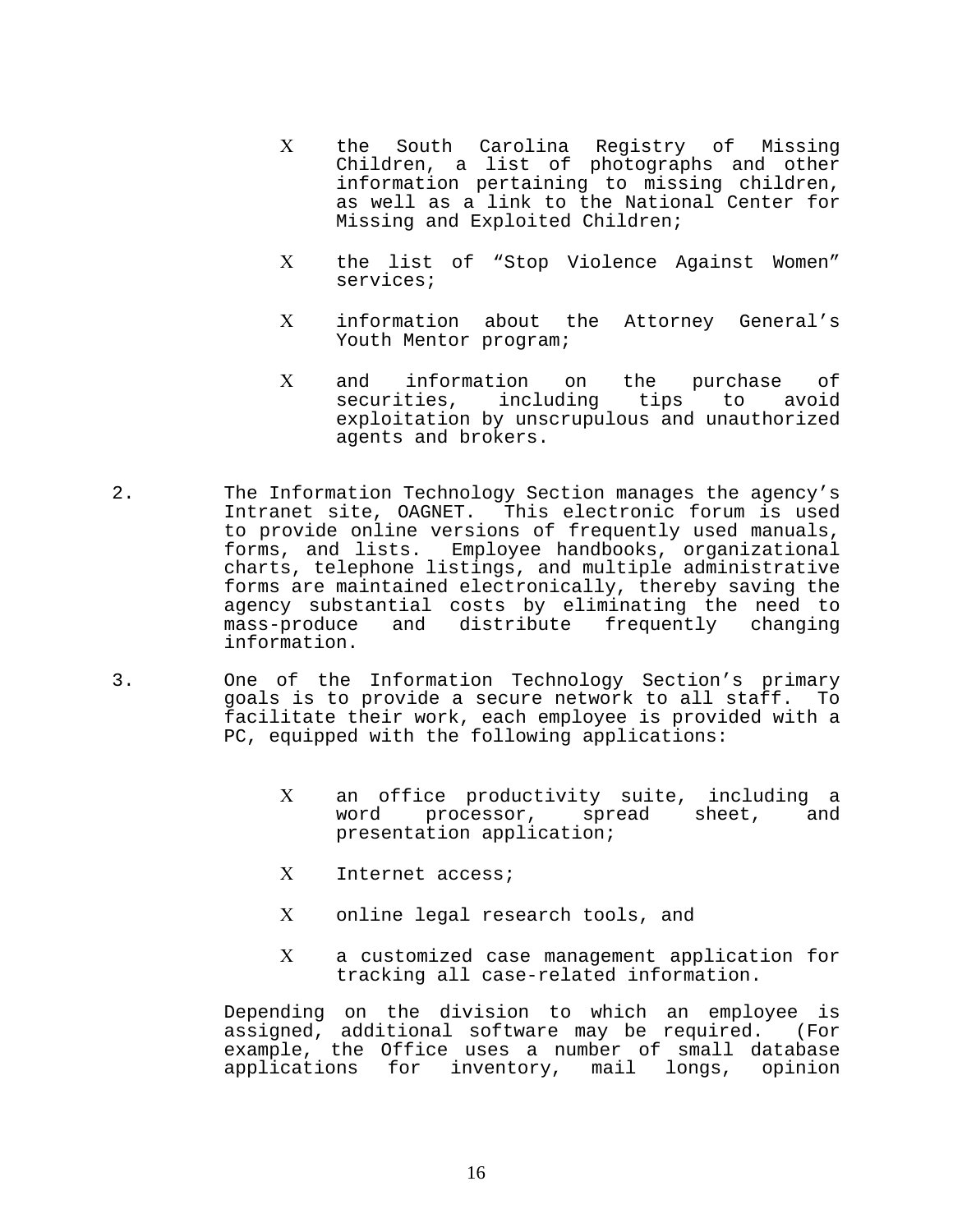trackings, etc.) And all staff members are provided with a variety of training opportunities to learn about the standard core of applications supported.

- 4. The Division is also responsible for maintaining all Office hardware, including:
	- Χ office computers, printers, scanners, fax machines, and other in-house technology;
	- Χ the office telephone system;
	- Χ technology assigned to individual staff members for mobile use, such as laptops, cellular phones, and pagers.

#### **PUBLIC RELATIONS OFFICE**

 The Public Relations Office acts as a liaison between the Attorney General's Office and its various constituencies, which include the citizens of South Carolina, members of the General Assembly and other elected officials, representatives of the media, state agencies, and officials from other states and the federal government.

 Office staff members answer inquiries from the general public and provide assistance. They also schedule press conferences, draft and send out press releases, and otherwise provide the media with information about the activities of the Attorney General and members of his staff.

#### **THE ADMINISTRATIVE DIVISION**

 The Administrative Division provides support and planning services critical to the efficient operation of the Office. These services include: space planning and construction, resource<br>allocation, coordination of security, and building services. The allocation, coordination of security, and building services. Division is divided into two Sections -- Human Resources and Support Services.

#### *Human Resources Section*

 This Section prepares advertising for the recruitment of new employees, manages the drug-testing program, processes job applications, provides orientation for all new employees, maintains payroll and leave records, monitors and implements salary changes, administers benefits, receives and processes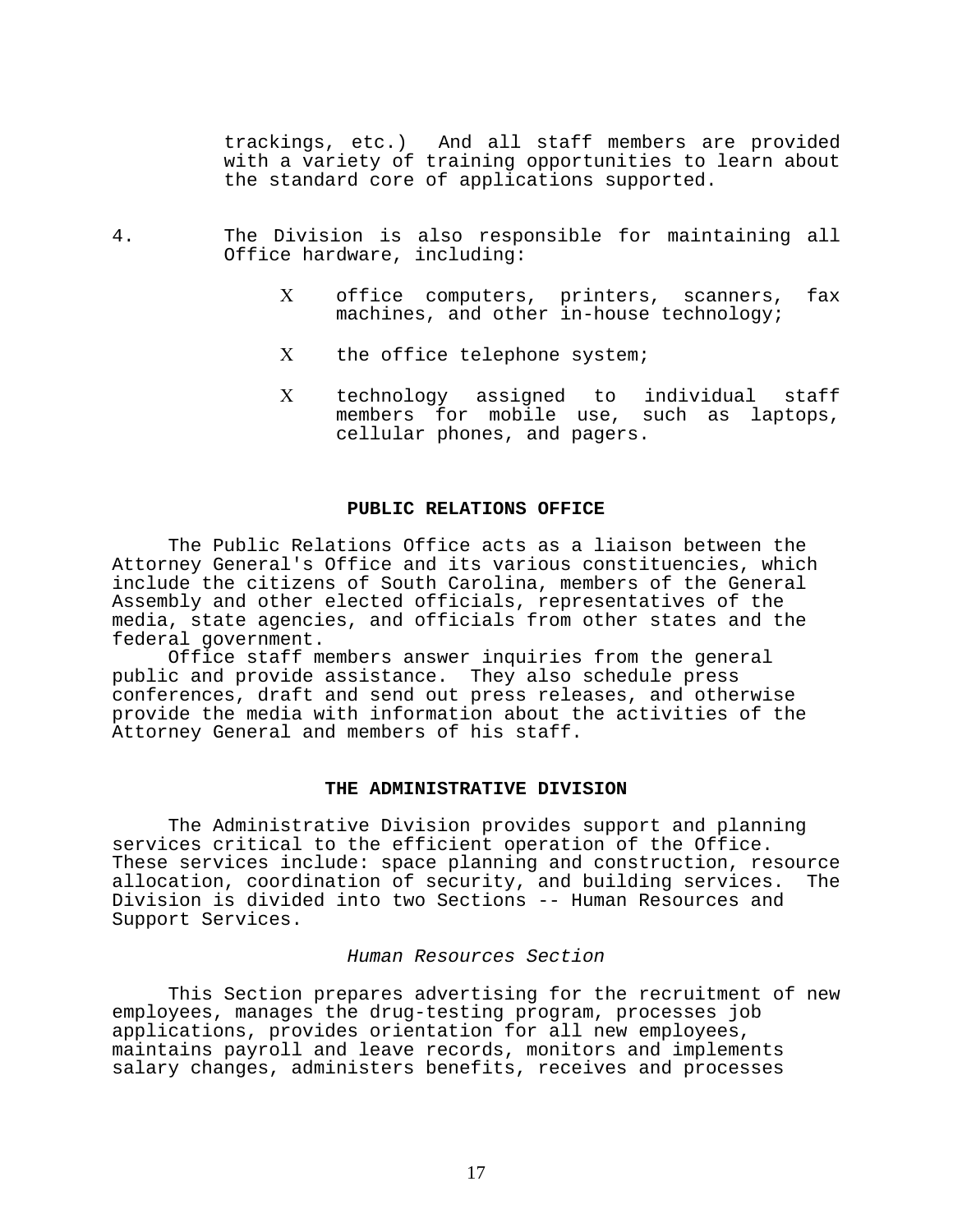mail, coordinates employee relations, logs in and distributes outside correspondence, manages the reception center, and performs other duties in support of the Attorney General's staff.

#### *Support Services Section*

 The Support Services Section provides the Office with other essential services. These include administration of the Library, Technical Services, and the Records Section.

o The Daniel R. McLeod Law Library -- named after a former Attorney General -- was officially established in 1974 to organize the research materials available in the Attorney General's Office. The library maintains a basic collection that includes key books and journals, legislative materials, and the opinions of the S.C. Attorney General dating back to 1870. The library subscribes to the most important and relevant research tools, including the S.E. Reporter, S.C. Reports, Federal Reporter, Federal Supplement, and Supreme Court Research.

 In addition, online research is available to all Office attorneys at their desks and has replaced subscriptions to the regional journals and Shepard's Citations. A new library management software package was installed during FY 2000-2001.

- o Technical Services -- includes printing, copying, purchasing and distributing of office supplies, maintenance and repair of equipment, relocation of staff, and mail services.
- o Records Section -- keeps records of all cases handled by the Attorney General's staff, opens new files, closes files, and archives them.

#### **THE FINANCE SECTION**

 The Finance Division prepares the budget, receives and disburses funds, manages the cash flow of the Office, and prepare applications for grants.

 The staff of the Finance Section solicits grants to support programs administered by the Attorney General's Office. Such grants help defray the cost of key services that benefit the people of South Carolina.

## **THE OPINIONS DIVISION**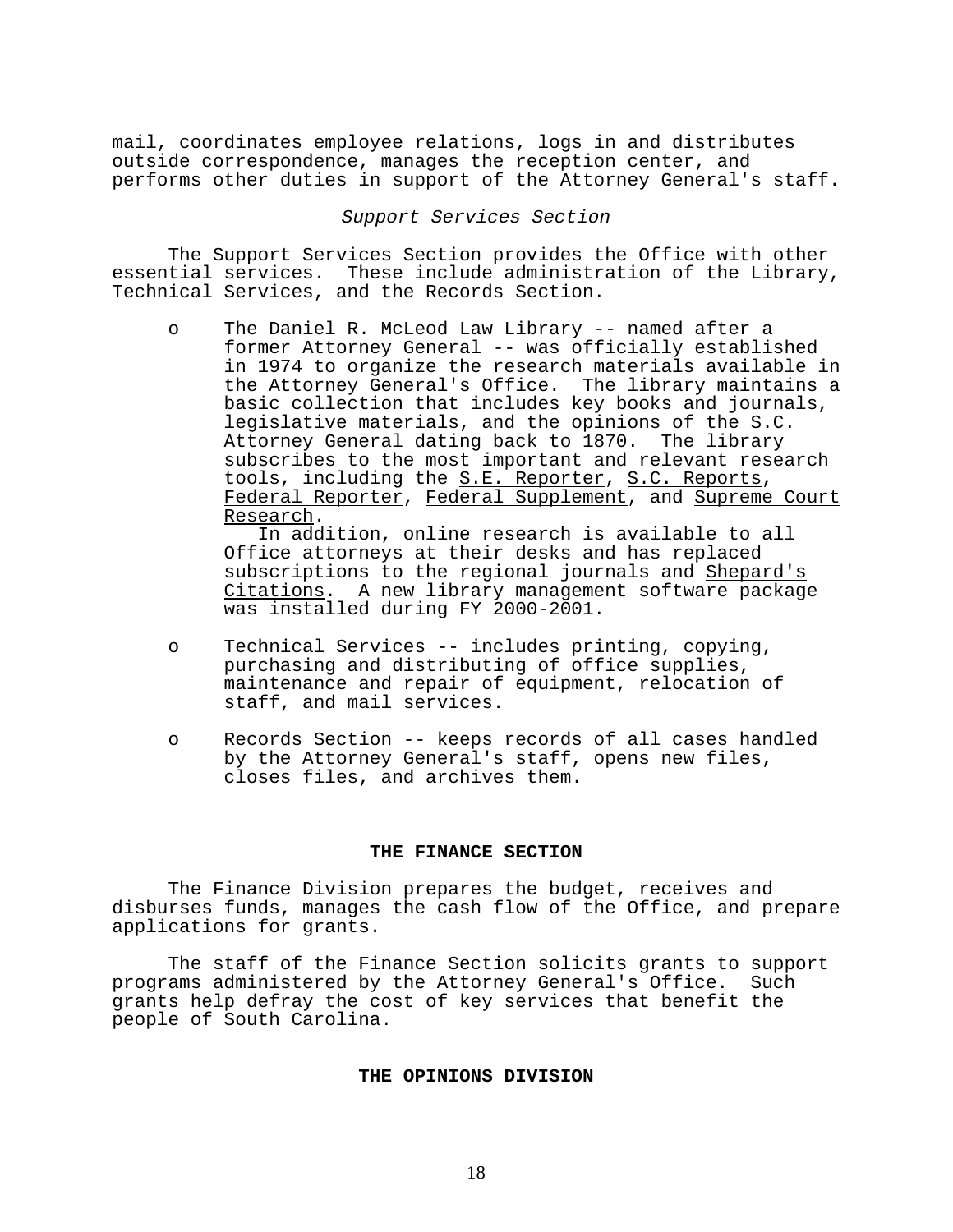One of the more important functions of the Attorney General's Office is providing legal advice to the Governor, members of the General Assembly and other public officials. Often this advice is given in the form of a written opinion. Opinions dealing with matters of significance to South Carolinians statewide are reviewed and signed by the Attorney General. Other opinions are signed by staff members of the Opinions Division and are concerned with matters of local significance.

#### **CONSTITUENT SERVICES OFFICE**

 Staff members of Constituent Services answer correspondence and telephone calls concerning the Attorney General's Office and matters under its jurisdiction. Though staff members are not empowered to give legal advice to private citizens, they are permitted to send out copies of State statutes such as the Lemon<br>Law, the Freedom of Information Act, and firearms legislation.

It is the responsibility of Constituent Services to ensure that all inquiries from the public are handled in a courteous and efficient manner.

## *7. Organizational Structure*

 The Office has developed a hybrid organizational structure. Its divisions and subdivisions are based on actual operations rather than on an abstract model. Thus, while a system of formal reporting is in place, interaction is often informal -- based on the strong personal relationships that exist between staff members, their supervisors, the Chief Deputy Attorney General, and the Attorney General.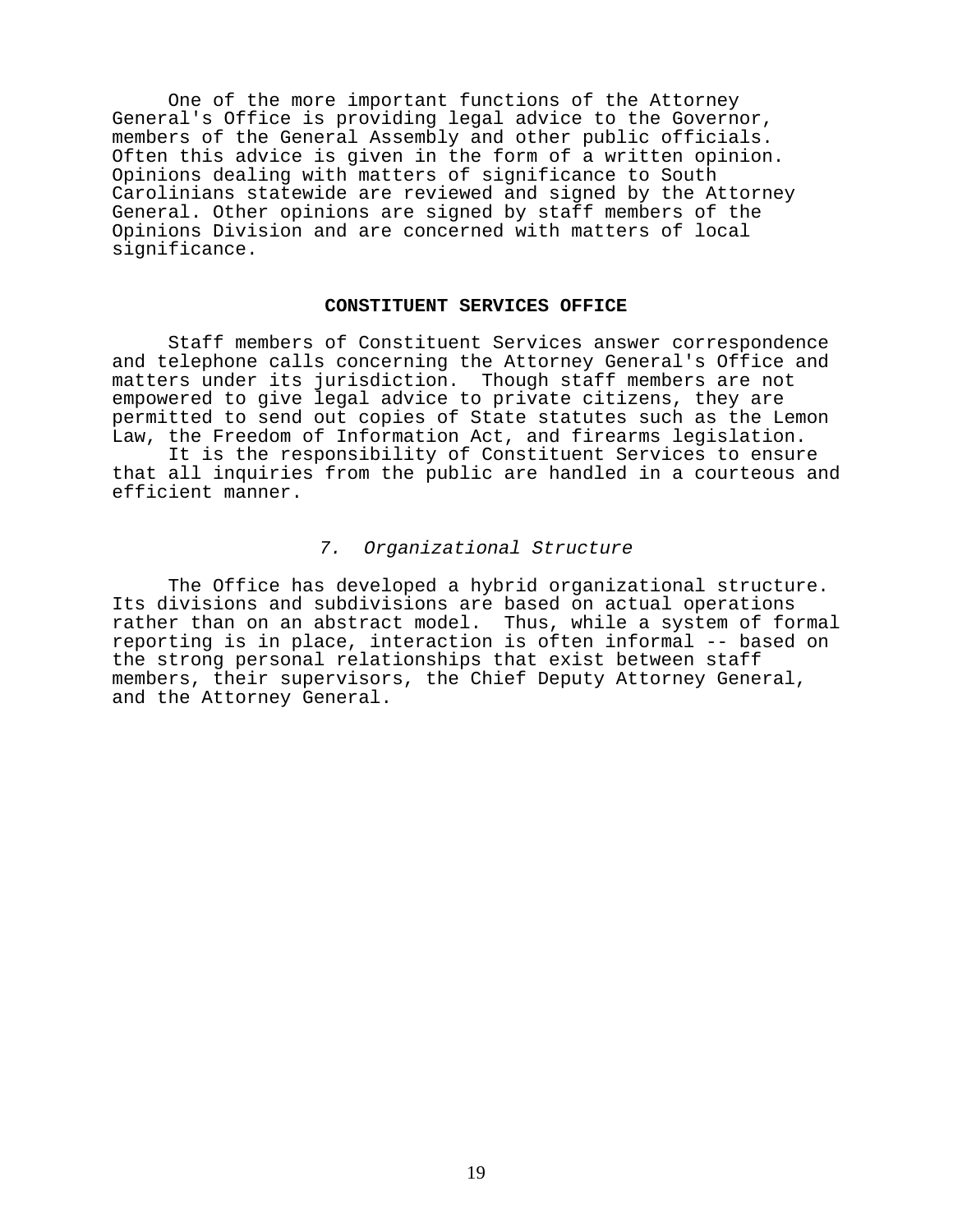

## **Chart II**

#### **Organizational Chart**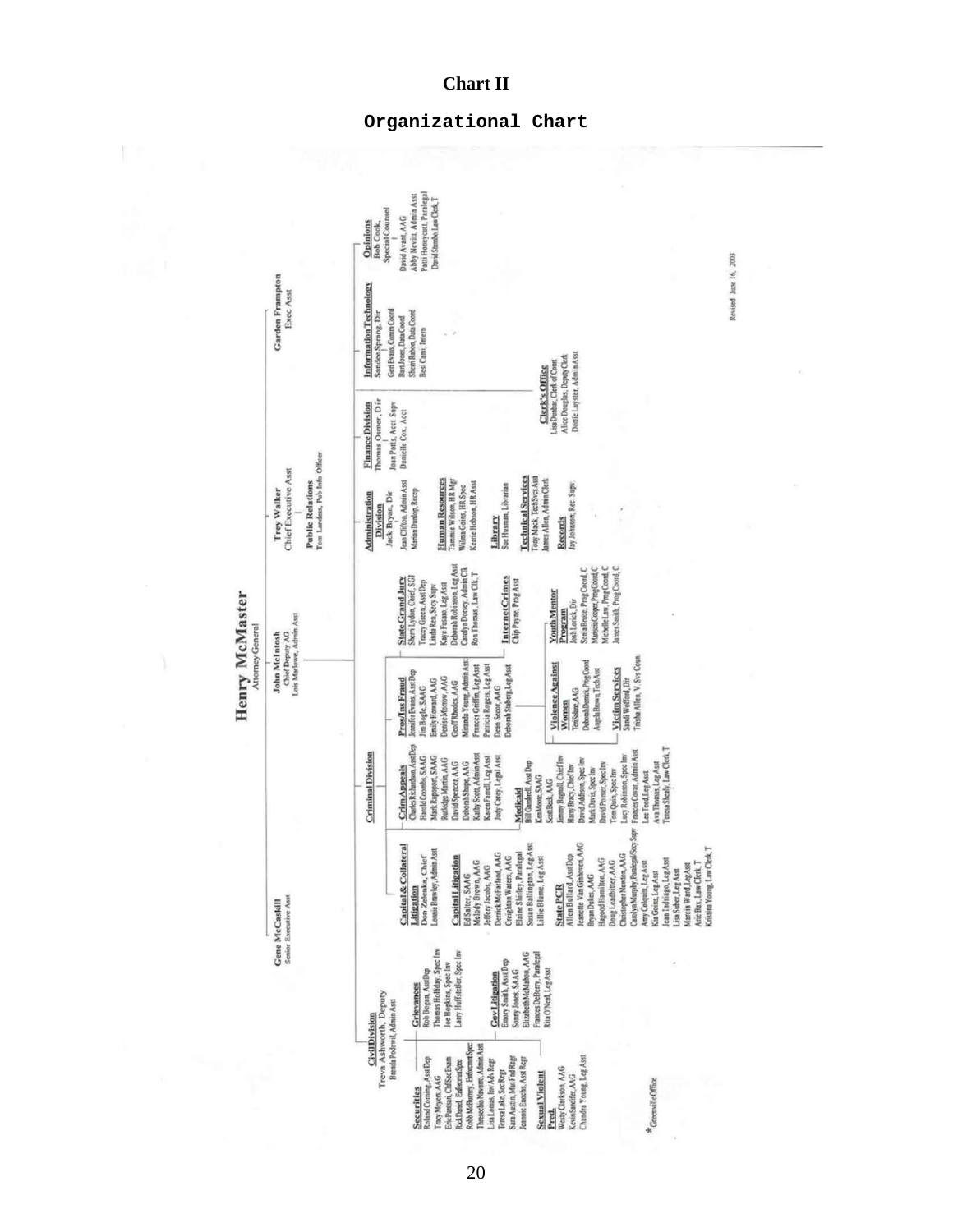#### **PART III**

#### *1. Leadership*

## **1. How do senior leaders set, deploy, and communicate**:

(a) Short and long term direction?

 The Attorney General meets periodically with his Chief of Staff and Division Directors to inform them of both his short and long-term goals and to seek their advice on strategies to achieve these goals. These meetings are frank and informal -- and generally end with everyone present charged with a specific task.

 The relevant Division Directors then hold meetings with their staff members, explaining the Attorney General's goals and handing out specific assignments.

 Because the Office of the Attorney General is a multi- missioned agency, it is difficult to formulate long-term direction for the entire Office.

(b) Performance expectations?

 Performance expectations are specifically covered in the Office Manual and in the regular meetings held by the Attorney General, the Chief of Staff, and Division Directors and the heads of Sections and Units. Senior leaders use the State Employment Performance Measurement System (EPMS) to evaluate employees on an annual basis. Performance goals are set, and supervisors grade their subordinates on the basis of these goals. The supervisor and subordinate then discuss the basis for the grade assigned.

(c) Organizational values?

 Senior leaders transmit organizational values through staff meetings, through e-mail messages, the intranet, and informal conversations. Division Directors maintain an open-door policy and hold frequent one-on-one conversations with subordinates about such matters.

More than anything, the values of the Office are transmitted<br>by example. Current senior leaders -- all of whom are hardworking, honest and responsible -- exemplify the values of the community at large and the legal profession in particular (see discussion above), and staff members are therefore inclined to behave in a like manner.

(d) Empowerment and innovation

 These concepts are set, deployed and communicated through the same channels discussed above. In addition, senior leaders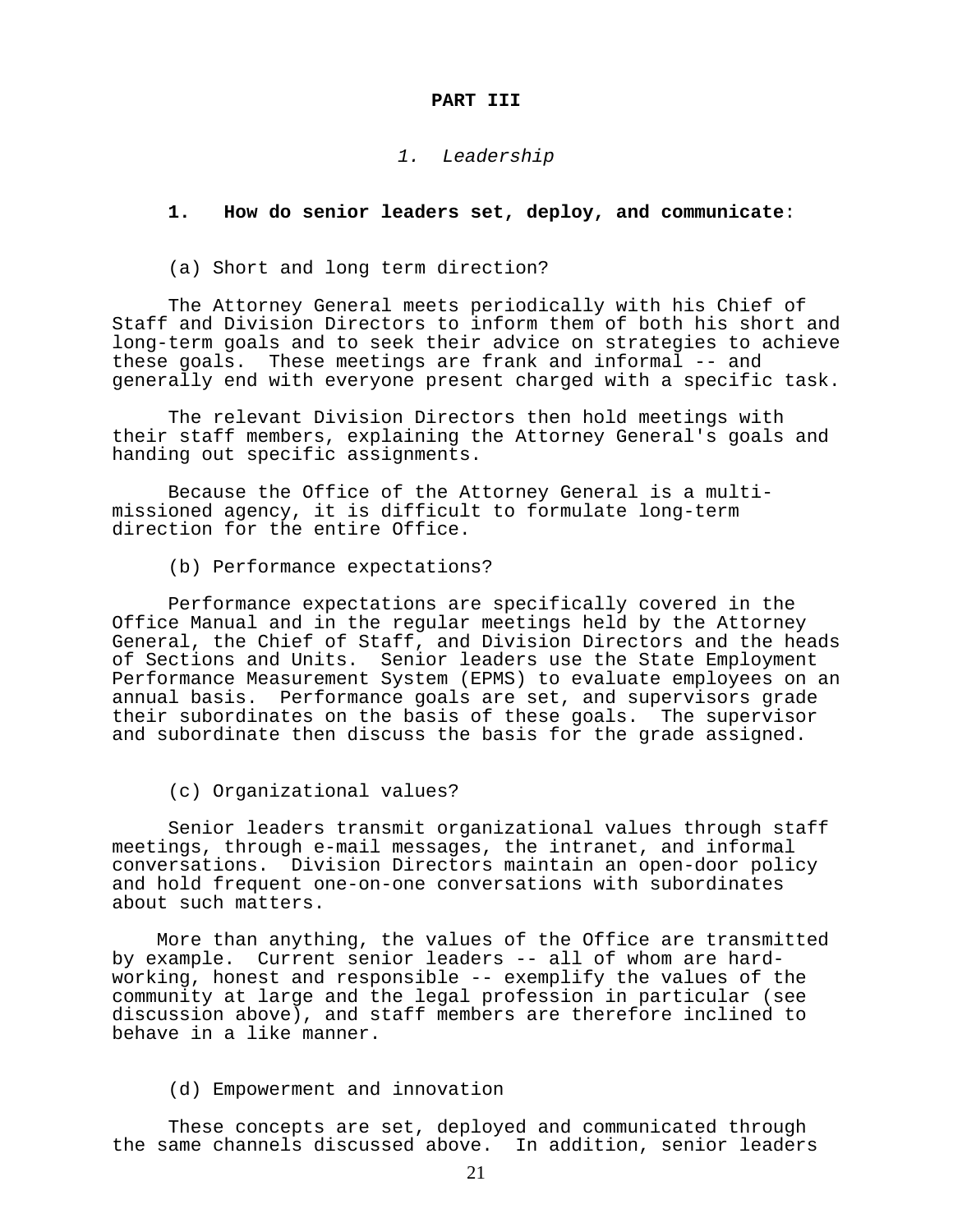often delegate authority to subordinates in order to attain Office objectives.

 Also, in order to encourage innovation and individual initiative, the Attorney General's Office offers the Attorney General's Award of Excellence. Each year this award recognizes the outstanding and innovative services of an individual staff member.

#### (e) Organizational and employee learning

 A new staff member receives an orientation on the first day of employment. Then, under the direction of the Division Director, the staff member receives on-the-job-training as well as exposure to the culture and values of the Office. For attorneys and law clerks, this includes training in WestLaw and LawBase.

 Subsequently, all staff members are encouraged to participate in state-offered training as well as in-house seminars and workshops on such matters as computer software.

## (f) Ethical behavior?

 In addition to the channels already defined above, the Office has presented seminars and workshops on a variety of subjects that sometimes included a discussion of ethical questions. Junior staff members are encouraged to attend these offerings, usually taught by senior leaders. In addition, all attorneys must undergo two hours of ethics training annually.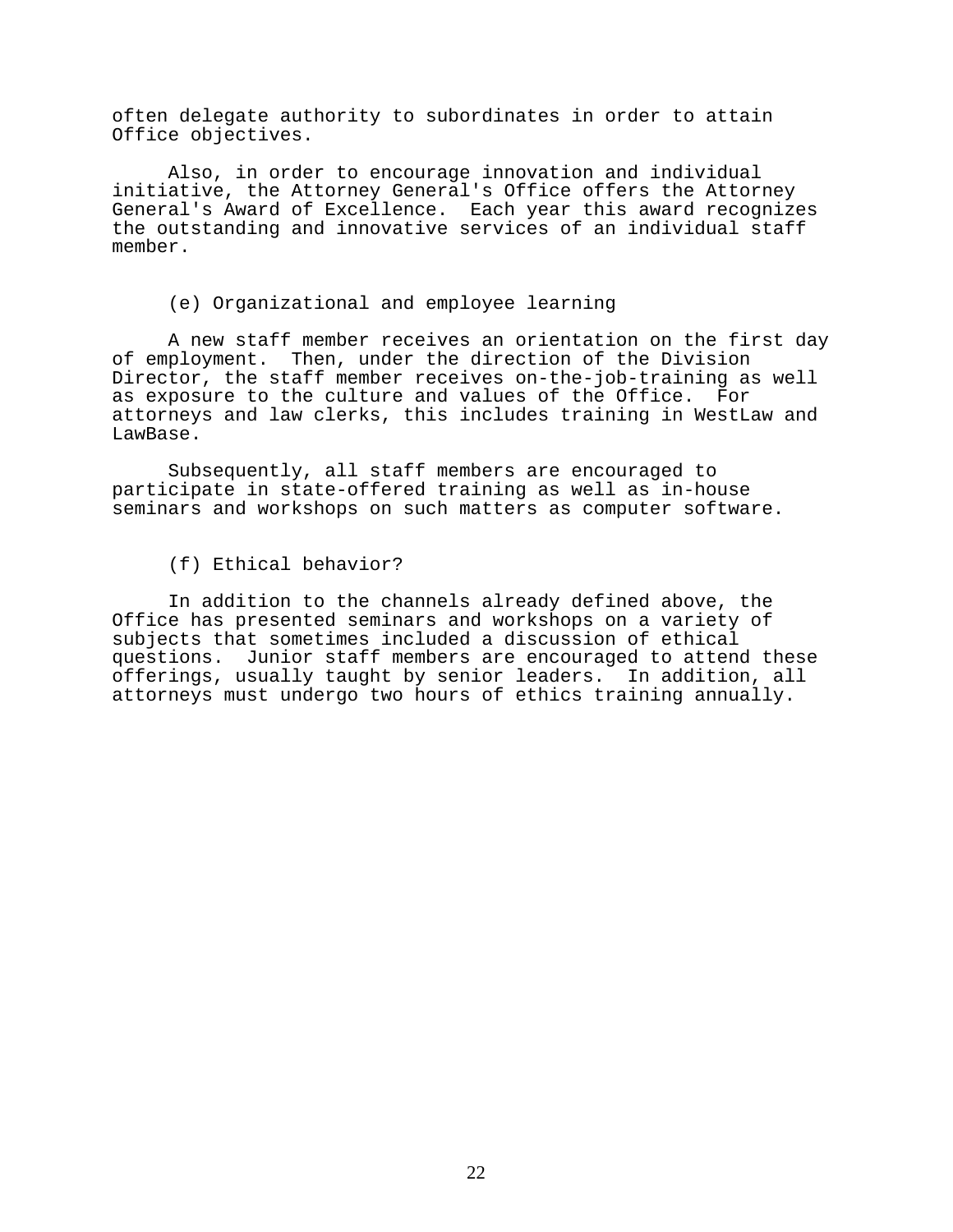## **2. How do senior leaders establish and promote a focus on customers?**

 The Office of the Attorney General serves several constituencies -- the people of the state, who expect to be protected by fair administration of the law; victims, who demand justice for the crimes committed against them; the solicitors, whose hard-won victories are appealed by convicted offenders; and the law enforcement officers who bring offenders to the bar of<br>iustice. All of these customers need not be solicited. They justice. All of these customers need not be solicited. come to the Attorney General's Office because it exists to serve them.

 The role of senior leaders in focusing on customers is to instill in staff members a sense of dedicated service. This is<br>done through daily communication, formal and informal. They also done through daily communication, formal and informal. use Constituent Services as a means of gauging the success or failure to render service diligently and effectively.

## **3. What key performance measures are regularly reviewed by your senior leaders?**

 Using LawBase, senior leaders monitor all cases undertaken by their Division -- paying particular attention to the ratio of cases-opened to cases-closed, amount of time between opening and closing, generation of reports, comparative analysis, feedback from the general public, and the outcomes of cases. In some instances, senior leaders measure the performance of their Division or Section or Unit against the performance of offices in other states.

## **4. How do senior leaders use organizational performance review findings and employee feedback to improve their own leadership effectiveness and the effectiveness of management throughout the organization?**

 Senior leaders, in reviewing the effectiveness of their employees through organizational review and employee feedback, are also evaluating their own effectiveness. In devising strategies to improve the performance of their Division, Section,<br>or Unit, they inevitably test their own leadership skills. The or Unit, they inevitably test their own leadership skills. most effective senior leaders are likely to be self-critical, self-analyzing, and self-improving -- and their success or failure is measured by the degree to which they accept responsibility for shortcomings of their unit and spend greater time motivating subordinates, correcting weaknesses in operational procedures, and devising innovative solutions to existing problems. It is difficult to measure the impact of such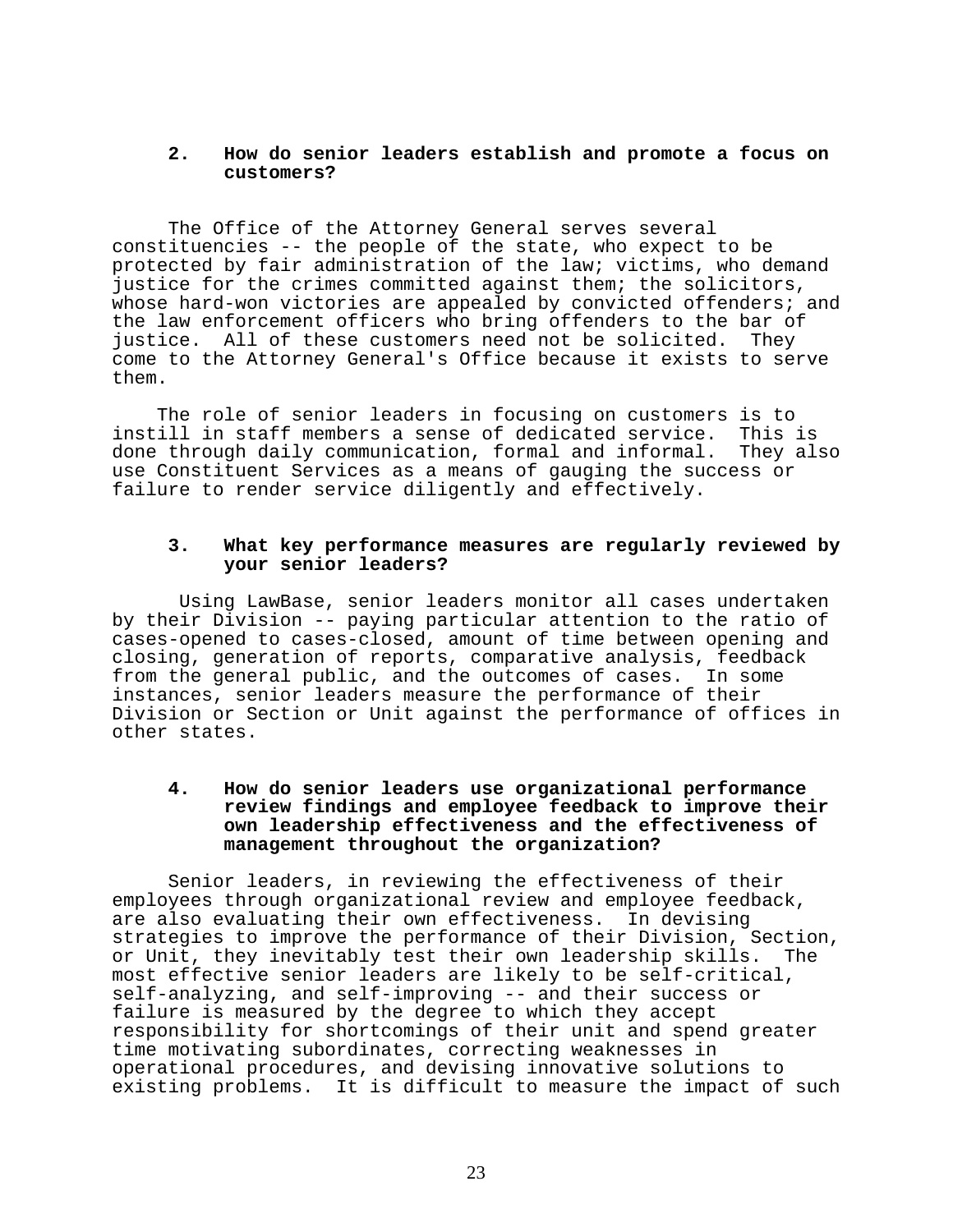subjective self-criticism on the behavior of the senior leadership.

## **5. How does the organization address the current and potential impact on the public of its products, programs, services, facilities, and operations, including associated risks?**

 The most obvious tool for addressing the impact of the Office on the public is the Constituent Services Office, which processes all calls, correspondence, and e-mail referred to it by the Administrative Division.

 In addition, the Public Information Office sends out frequent press releases to newspapers, TV stations, and radio stations statewide. In turn, Office staff members receive feedback from the media, who are constantly contacting the Office and raising questions on behalf of the public.

 Finally, the Office maintains its own homepage, which contains a wealth of information for the public.

 It is important to note here that, in a very real sense, the public and the customer are one and the same constituency. So the Office is interested in public awareness and makes a special effort to keep the public informed concerning its activities.

## **6. How does senior leadership set and communicate key organizational priorities for improvement?**

 Such communication takes place daily in the frequent interaction between senior leaders and individual staff members, in regular staff meetings, and in the occasional informal gettogethers called by the Attorney General to which the entire staff is invited.

 In addition, the intranet serves as a daily, hourly means of communicating priorities; and staff members are likely to check their e-mail many times during the day to receive these kinds of communications.

## **7. How does senior leadership and the agency actively support and strengthen the community? Include how you identify and determine areas of emphasis.**

 Because the Attorney General's Office is an agency of state government, by definition its activities serve and strengthen the community. In addition to fulfilling its core duties, however, the Office sponsors special projects designed to serve community interests. Here are several examples: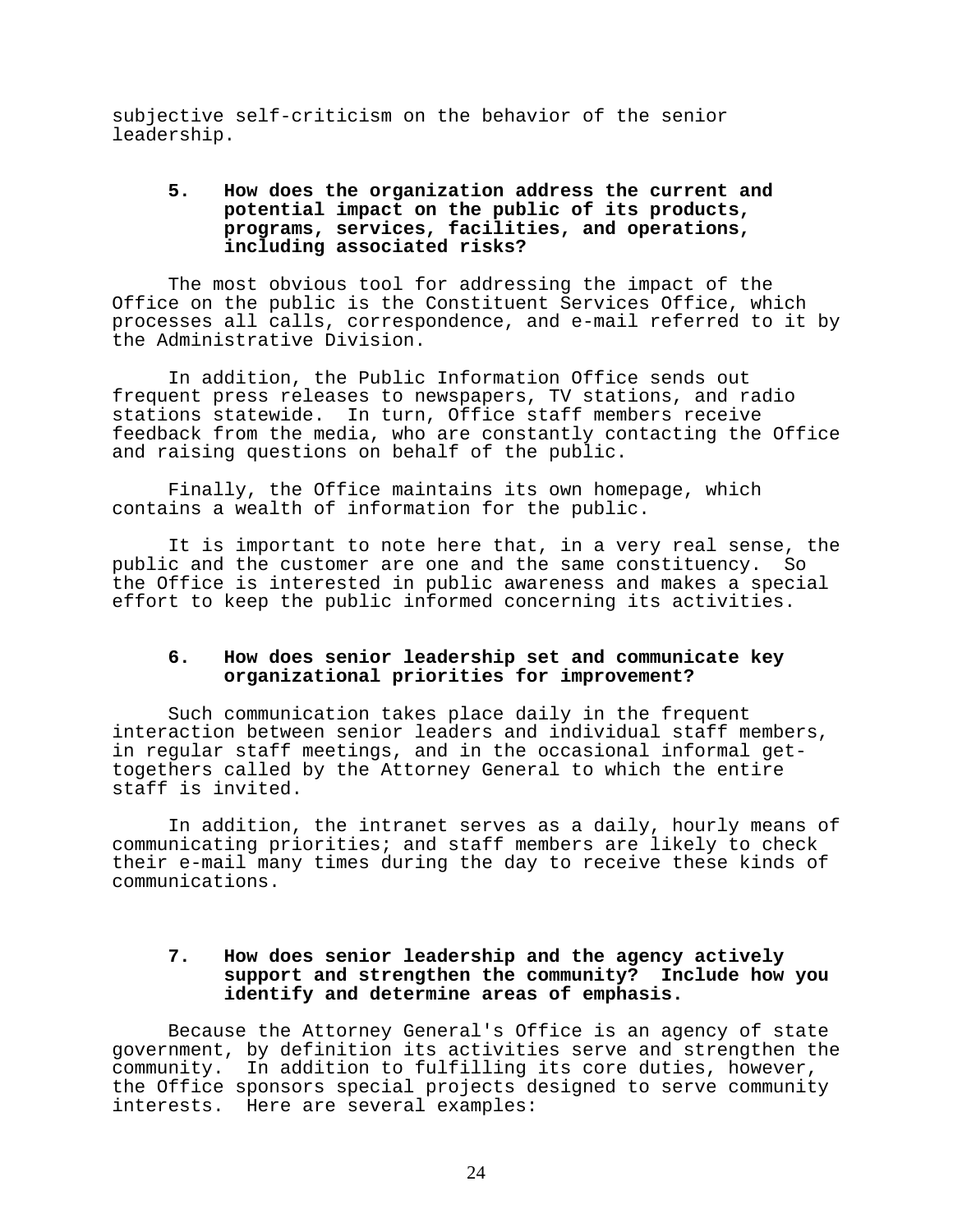- o The Office offers seminars on ethics, domestic violence, securities fraud, insurance fraud, and other areas.
- o The mentor program the Office sponsors addresses the problem of single-family parents and lend a helping hand to troubled youth.
- o Staff members are urged to support the United Way, and every year the Office has exceeded its quota.
- o The Office has developed a number of public information brochures that are routinely sent to those who request them.
- o Much of the information on the Attorney General's website is designed to strengthen as well as inform the community.

 Senior leaders identify areas of emphasis. For example, the Attorney General himself recently established a new pro bono program to prosecute defendants accused of Criminal Domestic Violence, and Division Directors and Section heads have initiated seminars and supervised the preparation of brochures. In order to promote these initiatives, leaders consult with Public Information, Constituent Services, and Information Technology.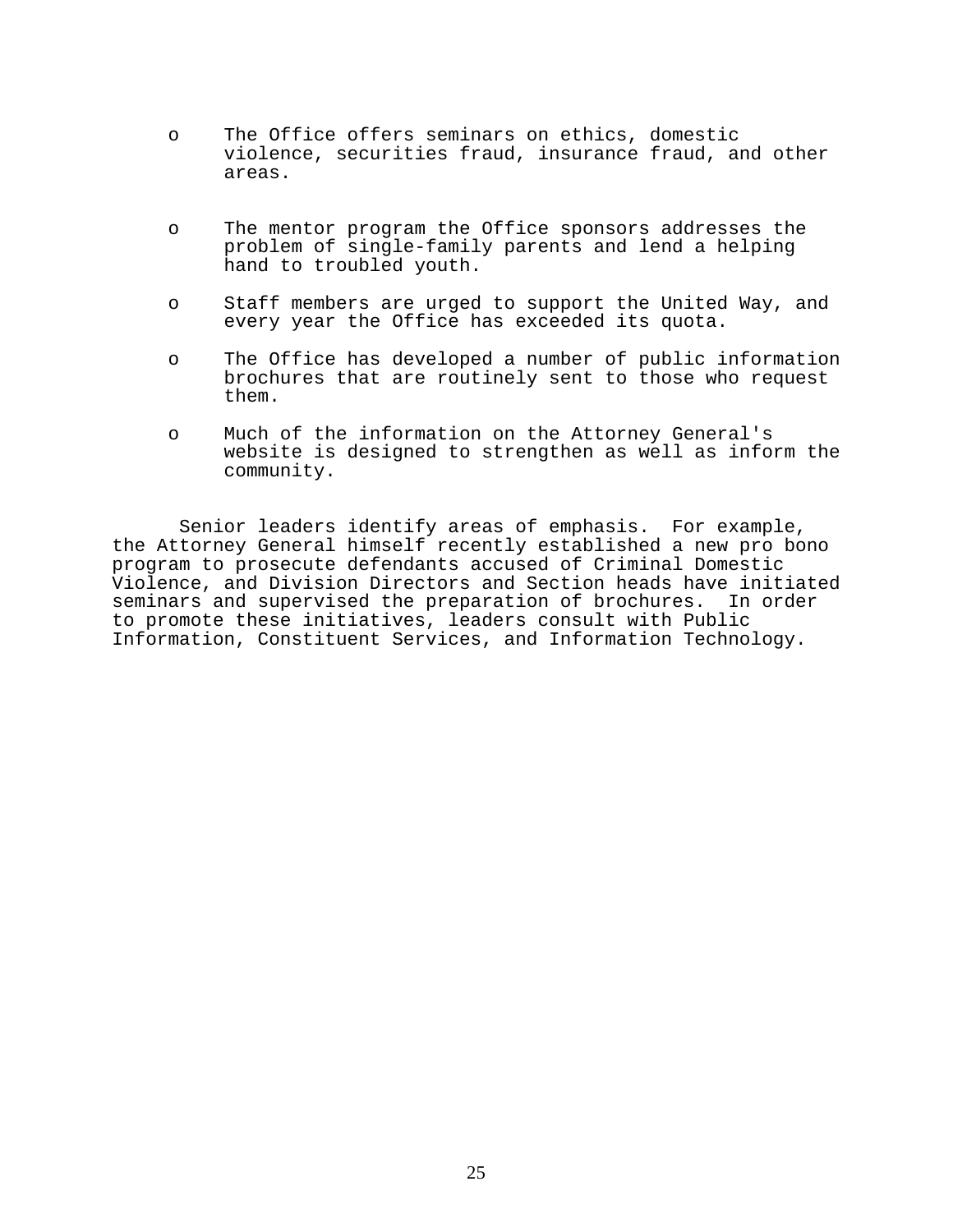#### *2. Strategic Planning*

## **1. What is your Strategic Planning process, including participants, and how does it account for:**

#### (a) Customer needs and expectations?

 The Office addresses not only those customer needs that are ongoing and constant, but also those that the customer may encounter in the future and hence come to expect at some later<br>date. The former are addressed in the manner already outlined -through personal relationships, staff meetings, the intranet, and other avenues of communication. The latter are often addressed in a more elaborate and comprehensive way.

#### (b) Financial, societal and other risks?

 Since the Attorney General's Office is not a private for- profit corporation, its financial risks are not precisely analogous to those incurred in the business world. However, at the end of FY 2002-2003, the Office was confronted with a mandate to reduce the budget severely. Such cuts constitute the nearest thing in government to financial risk.

 When the Office received this mandate, it initiated a series of meetings between and among managers at every level. During these meetings, managers identified areas for potential reductions, including the elimination of some staff positions. The managers -- the Chief of Staff, the Chief Financial Officer, Division Directors, Sections and Unit heads -- then took these tentative cuts to the relevant staff and asked for input.

 After cuts were approved and implemented, the Finance Section and all managers continued their projecting, monitoring, and comparing (with previous years) to ensure that the Office remained within the budget. As a consequence of this process, mid-course corrections were made.

## (c) Human resource capabilities and needs?

 Division Directors and Section heads, in conjunction with the Chief of Staff and the Finance Director, who serves as the chief financial officer, determine personnel needs after defining their goals for the future. While at present some of those goals have been placed on hold as the result of budget constraints,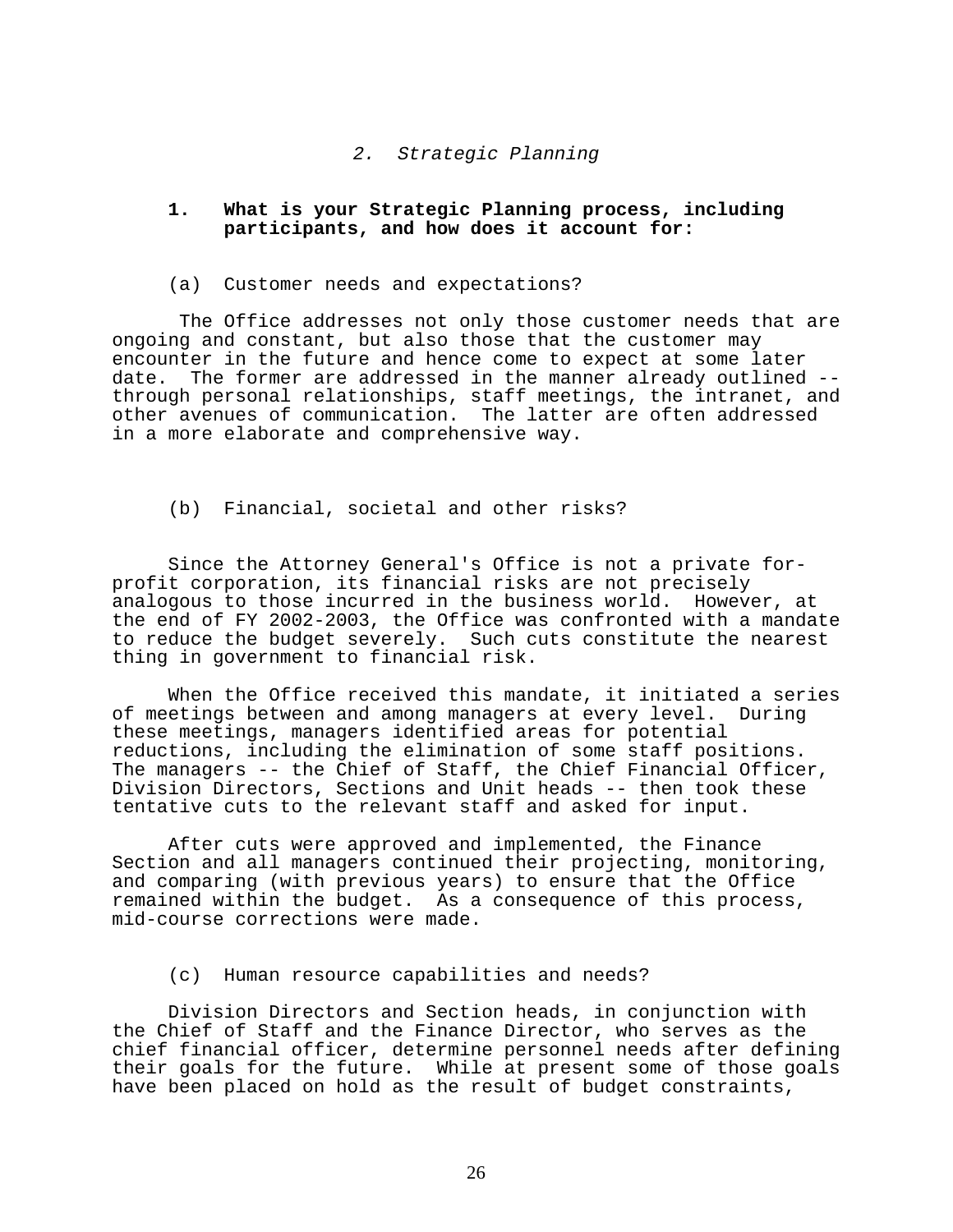Division and Section managers have already projected future needs, based on their vision of the future.

 For example, the Criminal Division envisions adding environmental crimes to the list of offenses under the jurisdiction of the Grand Jury and expanding its staff to reduce the case load of all attorneys, thereby enabling the Division to dispose of cases in a more timely fashion. The fulfillment of these goals would require the addition of 3-5 new attorneys to the staff.

 So the need for additional human resources is one factor in developing a strategic plan to reach the long-term goals proposed by the leadership.

#### (d) Operational capabilities and needs?

 This area is the special responsibility of the Divisions of Finance and Administration. However, such capabilities and needs can only be addressed once the strategic plan for the entire Office

is at least on the drawing board. Thus, when identifying future personnel needs, the Directors of Finance and Administration take their lead from the Attorney General, the Chief of Staff, and the other Division Directors. However, in the final analysis, they must determine if the human resources can be made available to realize the goals proposed by the rest of the Office.

(e) Supplies/contract/partner capabilities and needs?

 These are determined jointly by the Directors and staff of the Administration and Finance Divisions, in consultation with other segments of the organization.

## **2. How do you develop and track action plans that address your key strategic objectives?**

 As already noted, action plans are developed and monitored through the informal exchange of ideas between and among staff members and through the various meetings that are constantly in progress.

 Since the major mission of the Attorney General's Office is litigation, the best tracking device is LawBase software, which monitors work case-by-case, allowing Division and Section managers to determine the status of every legal action under their jurisdiction at any given moment during the day.

 The Records Section, using their own software, can likewise track the progress for all litigation, albeit by a slower process. Currently, both systems are in use, though, as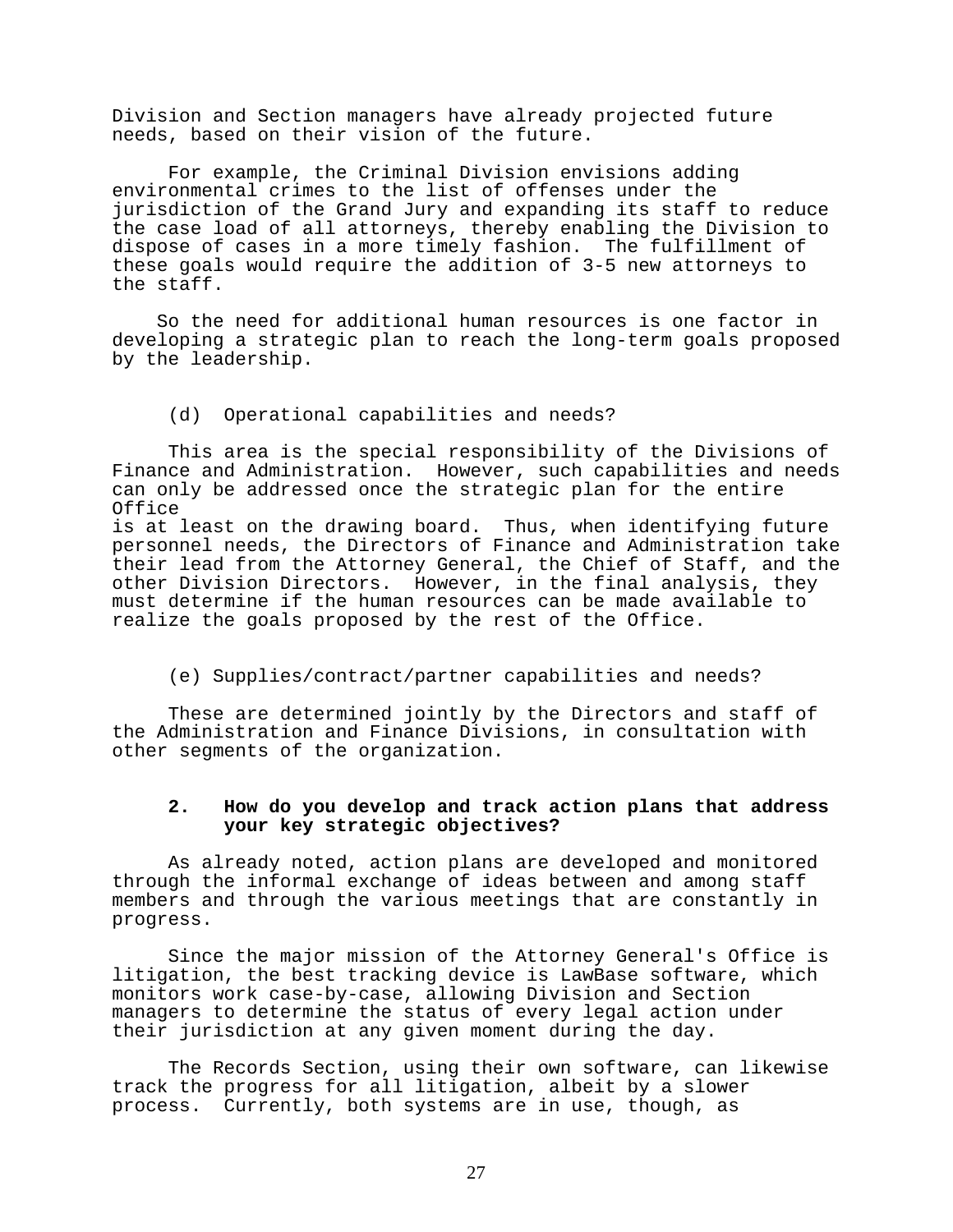attorneys and Division Directors become more familiar with LawBase, they are less likely to seek information from the Records Section.

 Action plans unrelated to litigation are monitored through meetings, the intranet, and through one-on-one encounters.

## **3. How do you communicate and deploy your strategic objectives, action plans, and performance measures?**

 The Office communicates and deploys its strategic objectives, action plans, and performance measures through all avenues of communication defined above: one-on-one discussions, meetings, special task forces, the intranet, the daily news summaries, and the Attorney General's website.

## *3. Customer Focus*

#### **1. Identify key customers and stakeholders**.

 As noted above, the outside customers of the Attorney General's Office are: the citizens of South Carolina; agencies of the State government; members of the S.C. General Assembly; local and county officials; law enforcement and judiciary officers; and the local, state, and national press.

 Some of the Divisions within the Office provide most of their services to other areas of the organization -- for example, the Administration Division.

## **2. How do you determine who your customers are and what their key requirements are?**

 As already noted, the Attorney General's Office -- an ongoing agency of the State of South Carolina -- acquires most of its customers as a direct consequence of its role as defined by the South Carolina Constitution, the courts, and the General Assembly. Its primary function, that of litigation, is predetermined by the very existence of the judicial system -- and so are its customers.

 However, the Attorney General has, on occasion, reached out to new customers in his desire to extend the benefits of the Office. Thus he has entered into civil litigation with a number of corporations who have exploited citizens through the restriction of free trade and fraudulent business practices. In such suits, a specific constituency within the state becomes a new and temporary customer of the Office -- for example, parents who have had to pay artificially high prices for toys or heart patients who are the victims of price fixing.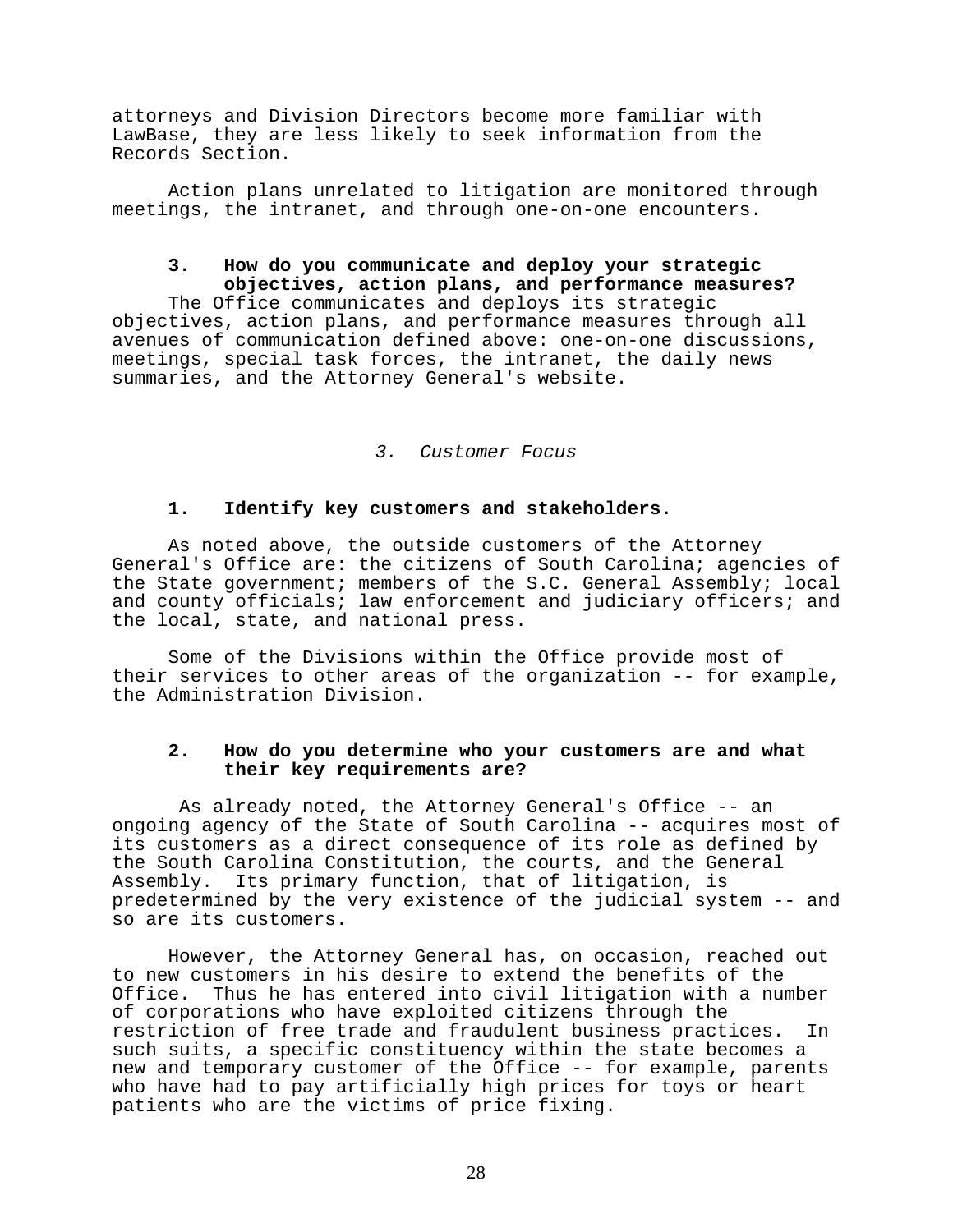## **3. How do you keep your listening and learning methods current with changing customer/business needs?**

 Over the past several years, this goal has been accomplished through a highly creative Information Technology Section. Keyed to the latest technology, the Section Head and her staff have promoted innovations that have vastly expanded the capabilities of the Office to reach and service its customers. The introduction of the website, the development and improvement of the intranet, and the installation and implementation of LawBase and other databases have transformed the mission of the Office. In the past two years, the Dan McLeod Law Library has dropped many of periodical subscriptions and is now offering the same publications online.

 And the Section is currently considering the feasibility of even more creative uses of new technologies. It is in this direction that the Office looks in keeping its methods for reaching customers current and effective.

## **4. How do you use information from customers/stakeholders to improve services or programs.**

 The Office receives feedback through the Constituent Services Office, which receives, analyzes, and answers e-mail, letters, and telephone calls, then reports important trends to the Division Director, who, in turn, passes this information along to the Chief of Staff, Attorney General, and any Division or Section manager involved. If a problem has been identified, the relevant managers discuss the matter and, if necessary, develop a strategy to find a solution.

#### **5. How do you measure customer/stakeholder satisfaction?**

 Since the agency is the State's law office, customer/stakeholder satisfaction is measured primarily through the analysis of case loads -- number of cases opened, number of cases litigated, number of cases resolved, number of successful outcomes.

 In addition, satisfaction is measured through information collected and analyzed by Constituent Services. Though not statistically significant, the information provided by this Section enables leaders to pinpoint specific problems and strengths.

## **6. How do you build positive relations with customers and stockholders? Indicate any key distinctions between different customer groups.**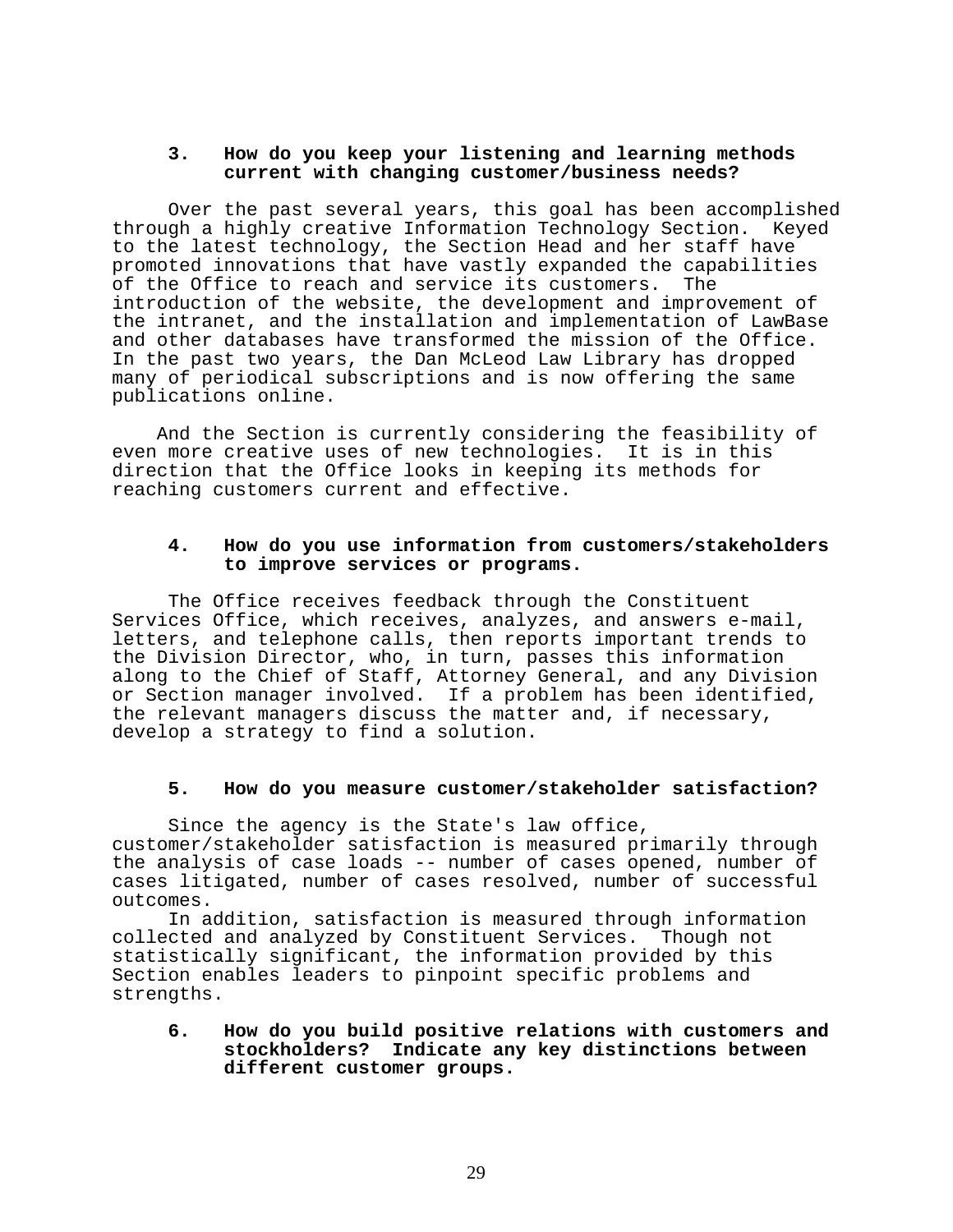The office builds positive relations with customers through a variety of strategies:

- o through press releases that report on the activities of the Office;
- o through the Attorney General's website;
- o through the activities of Constituent Services;
- o through the preparation and distribution of information brochures;
- o through the sponsorship of such programs as the Domestic Violence Awareness Program;
- o through speeches and personal appearances by the Attorney General and staff members;
- o and through the success of our attorneys in courts of law.

 Clearly, the victims of crimes are customers distinct from the people of South Carolina. While the public at large is adversely affected by every crime committed in the state, the pain is remote, almost abstract in nature. On the other hand, victims experience harsh and immediate pain and must be served in an entirely different way.

The same is true of troubled youngsters and their families -<br>ectively served by the Office's mentor program. The - effectively served by the Office's mentor program. relationships of these latter groups are highly personal - requiring tact, compassion, and one-on-one attention.

*4. Information and Analysis*

## **1. How do you decide which operations, processes, and systems to measure?**

 The main question we ask in determining what and what not to measure is the degree to which deficiencies are unlikely to show up any other way.

 For example, the Administration Division deals primarily (though not exclusively) with internal customers. If staff members don't perform their duties in an efficient and timely fashion -- if they don't supply other offices with paper, or oversee the repair of broken machines, or change computer toner -<br>- they hear about it immediately.

 On the other hand, without monitoring and measurement, the mishandling of a law case -- among thousands processed during any given year -- might not be evident. So we measure this area of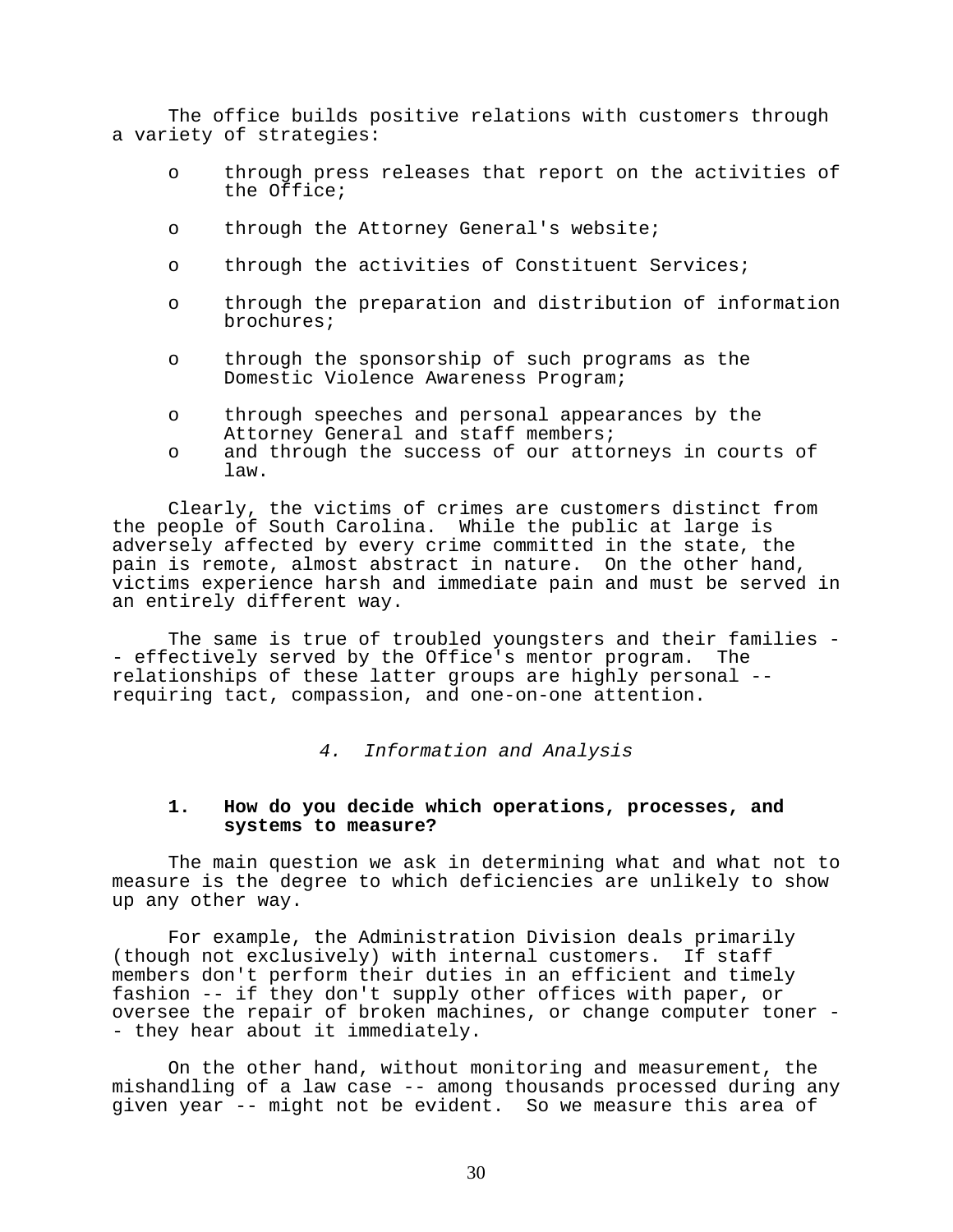responsibility, which, coincidentally, is our primary service to our customers.

## **2. How do you ensure data quality, reliability, completeness and availability for decision-making?**

 The LawBase system now in use is designed to monitor progress on cases at every step of the way. The system provides us with data of the highest quality, reliability, completeness, and availability that any technology can currently offer. Most know and use it already.

## **3. How do you use data/information analysis to provide effective support for decision-making?**

 The analysis of data information by managers of Divisions and Sections is brought to strategic planning meetings and considered by the leadership, which makes decisions based on these analyses. The best example of this process is the manner in which the Office confronted the necessity to cut the budget by more than \$1.2 million in FY 2002-2003. In this deliberation, data analysis played a key role in determining where to make cuts.

## **4. How do you select and use comparison data and information?**

The first data we often choose for comparison are the past records of the Attorney General's Office. However, only recent years are relevant, since times change, populations increase, and the responsibilities of the Office expand.

 But we also compare our performance with that of the offices of other state attorneys general. For example, two years ago, the Insurance Fraud Section of our Office prosecuted 423 cases during FY 2002-2003. Only Florida, with 688 prosecutions, posted a higher number -- and Florida has a population of over 15 million, while South Carolina's population is just over 4 million. In fact, we led the nation in increased prosecution, with 355 percent.

#### *5. Human Resources*

**1. How do you and your managers/supervisors encourage and motivate employees (formally and/or informally) to develop and utilize their full potential?**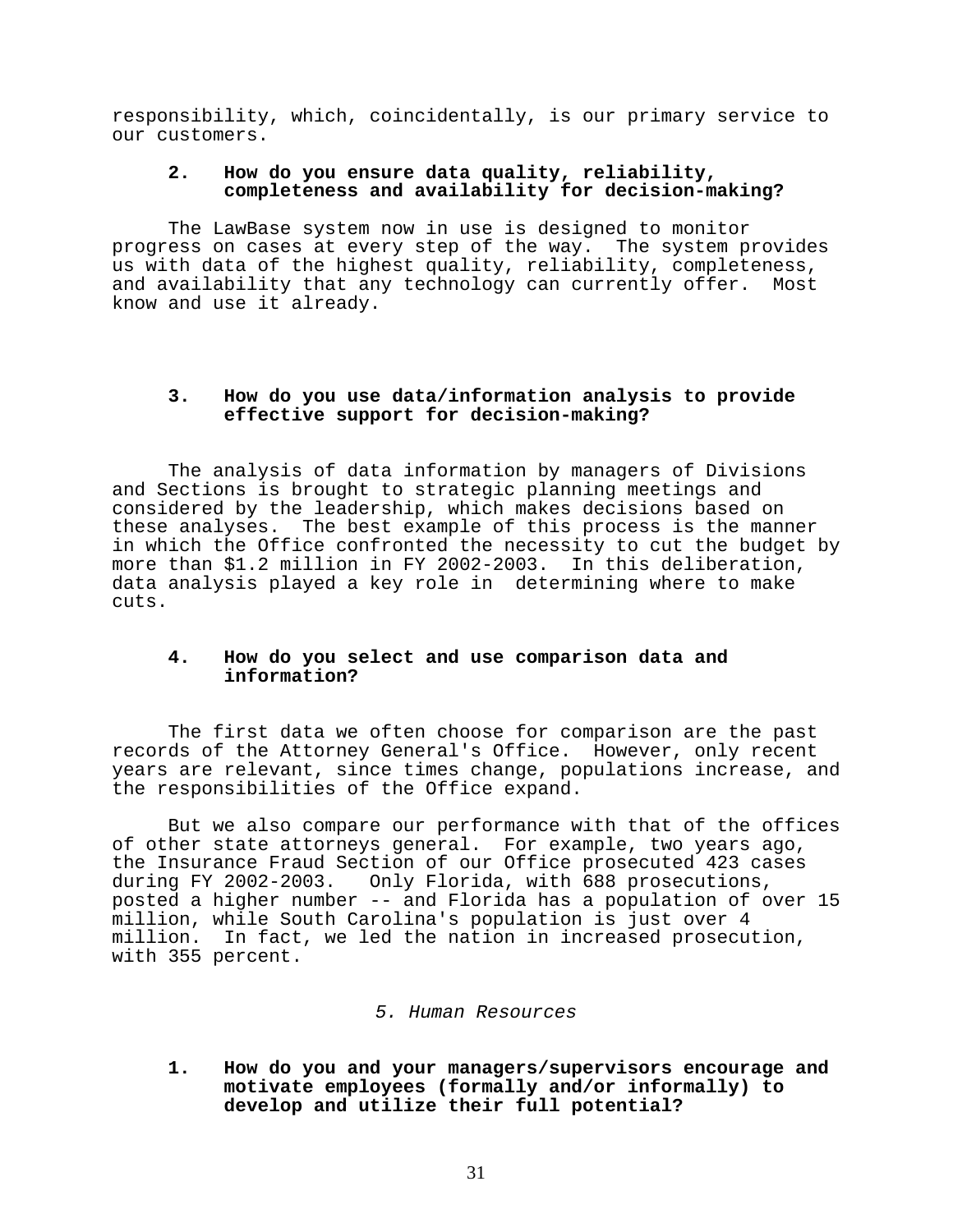The Office and senior staff members motivate employees in several ways, both formal and informal:

#### Formal

- o Annually, the Office presents the Attorney General's Award of Excellence to the staff member who has contributed most to the success of the organization.
- o The Office also conducts an Employee Recognition Program for the purpose of honoring staff members for lengthy service.
- o When authorized, the State's system of merit pay also provides an incentive for staff members to utilize and achieve their full potential.

## Informal

- o A system to funnel employee suggestions to management and an open-door policy at every level of the organization give employees the sense that they are an important part of the decision-making process.
- o The Office occasionally plans social gatherings outside the Office -- dinner at a restaurant or a softball game.
- o The intranet keeps employees informed of important happenings in the lives of their fellow staff members - - weddings, births, deaths, and funerals.
- **2. How do you identify and address key developmental and training needs, including job skills training, performance excellence training, diversity training, management/leadership development, new employee orientation and safety training?**

Training needs for the entire office are generally identified by the Administration Division, which also arranges for a training site, an instructor, and any equipment necessary. For example, when the Office switched from one computer software<br>to another, virtually the entire staff had to be re-trained. The to another, virtually the entire staff had to be re-trained. Office arranged for an instructor, scheduled training sessions, and made certain that computers were available. In this instance, the training was mandatory.

 While the Office sponsors no formal diversity training, every new employee is briefed on our non-discriminatory policy in matters of race, gender, and disability. This policy is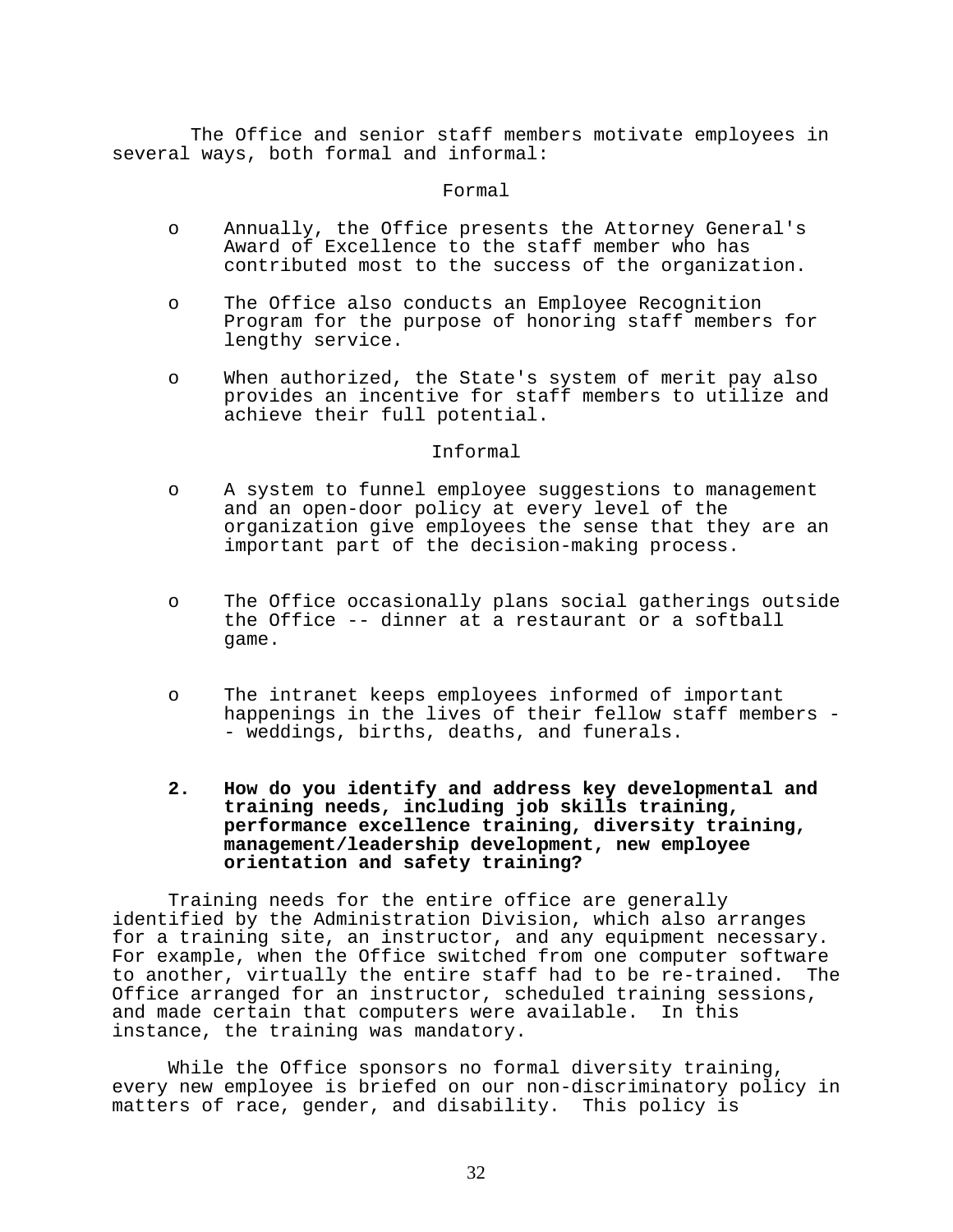specifically affirmed in the Office Manual and reflected in the organizational structure. For example, currently eight units are headed by women.

 Management/leadership training generally takes place one-on- one. When a staff member takes on new managerial duties or is promoted to head a Division or Section, a senior staff member with administrative experience serves as a mentor, monitoring the new manager and his or her new area of responsibility, making suggestions, and leaving the door open for questions.

 Agency attorneys attend professional seminars and workshops, the same as those attended by private attorneys.

 Finally, orientation for new staff members is conducted by the Administration Division. This one-day program includes information on such matters as the Office handbook, benefits, business hours, leave policy, pay policies, and the ethic of the Office.

## **3. How does your employee performance management system, including feedback to and from employees, support high performance?**

 First, as noted in Part 1 of Category 5, our management system encourages staff members to regard themselves as part of a friendly team, a community in which they are able to express their own ideas and identity while working for the common goals of the Office and its customers.

 Second, the informal but persistent oversight of management and the Office's various monitoring systems allow the employee to feel relatively unconstrained, yet always under the watchful eye of a concerned authority. Staffers don't feel that supervisors are over-managing their activities; neither do staffers believe that what they are doing goes unnoticed or unappreciated.

## **4. What formal and/or informal assessment methods and measures do you use to determine employee well being, satisfaction, and motivation?**

 In virtually all cases, the supervisor maintains close contact with staff members and hence can pick up any signs of<br>dissatisfaction, as well as any deficiency of motivation. A more dissatisfaction, as well as any deficiency of motivation. formal objective measure of employee satisfaction is the retention rate -- or, more precisely, the number of staff members who have voluntarily left the Office to find employment elsewhere, as opposed to those who were terminated for one reason or another.

 An exit questionnaire is filled out by every employee who leaves the Office.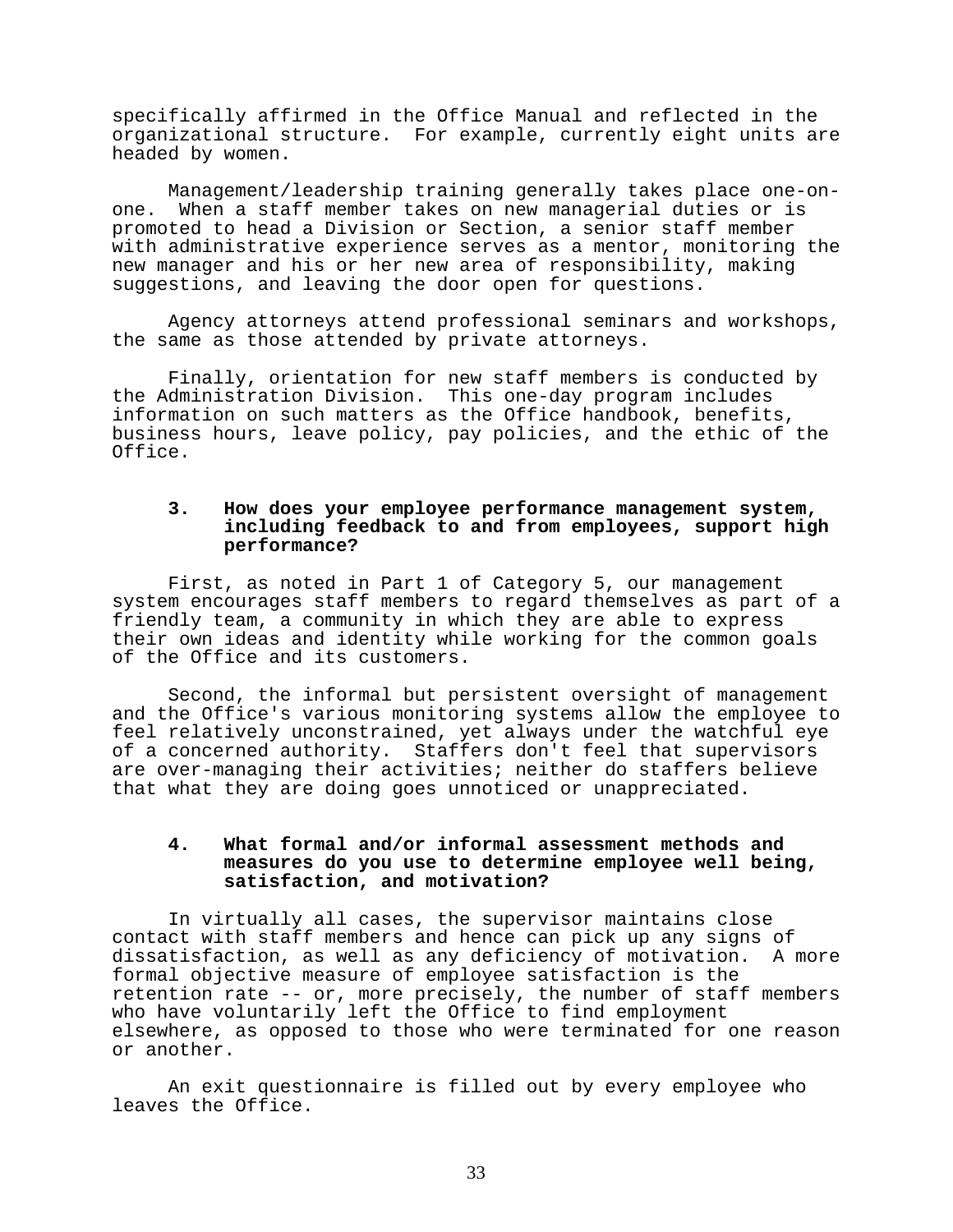## **5. How do you maintain a safe and healthy work environment?**

 The Administration Division is responsible for the physical environment in which staff members do their job. This Division oversees the work of cleaning crews and constantly inspects the physical plant to see if problems have arisen. For example, when someone noticed that the drinking water from a particular fountain was discolored, the Division arranged to have the water tested.

 The Division also arranges for employees to get flu shots annually and conducts random drug testing to ensure that the work place is not compromised by the illegal use of controlled substances.

## **6. What is the extent of your involvement in the community?**

 As noted above, the Office offers public seminars on a variety of legal issues; sponsors a mentor program that cooperates with faith-based organizations in lending a helping hand to troubled youth; supports the United Way and other charitable initiatives; distributes a number of public information brochures; and provides valuable information on the Attorney General's website.

#### *6. Process Management*

**1. What are your key design and delivery processes for products/services, and how do you incorporate new technology, changing customer and mission-related requirements, into these design and delivery processes and systems?**

Discussions above provide some answers to these questions.

 Our key design and delivery processes are both traditional and innovative. The investigation of legal cases, the preparation of briefs and arguments, courtroom appearances, and the assessment of wins and losses -- in one sense, these are as old and as set as the legal system itself.

 On the other hand, the use of LawBase, WestLaw and other general databases -- which can be accessed almost instantly by a desktop computer -- render old-fashioned research and casemanagement methods obsolete.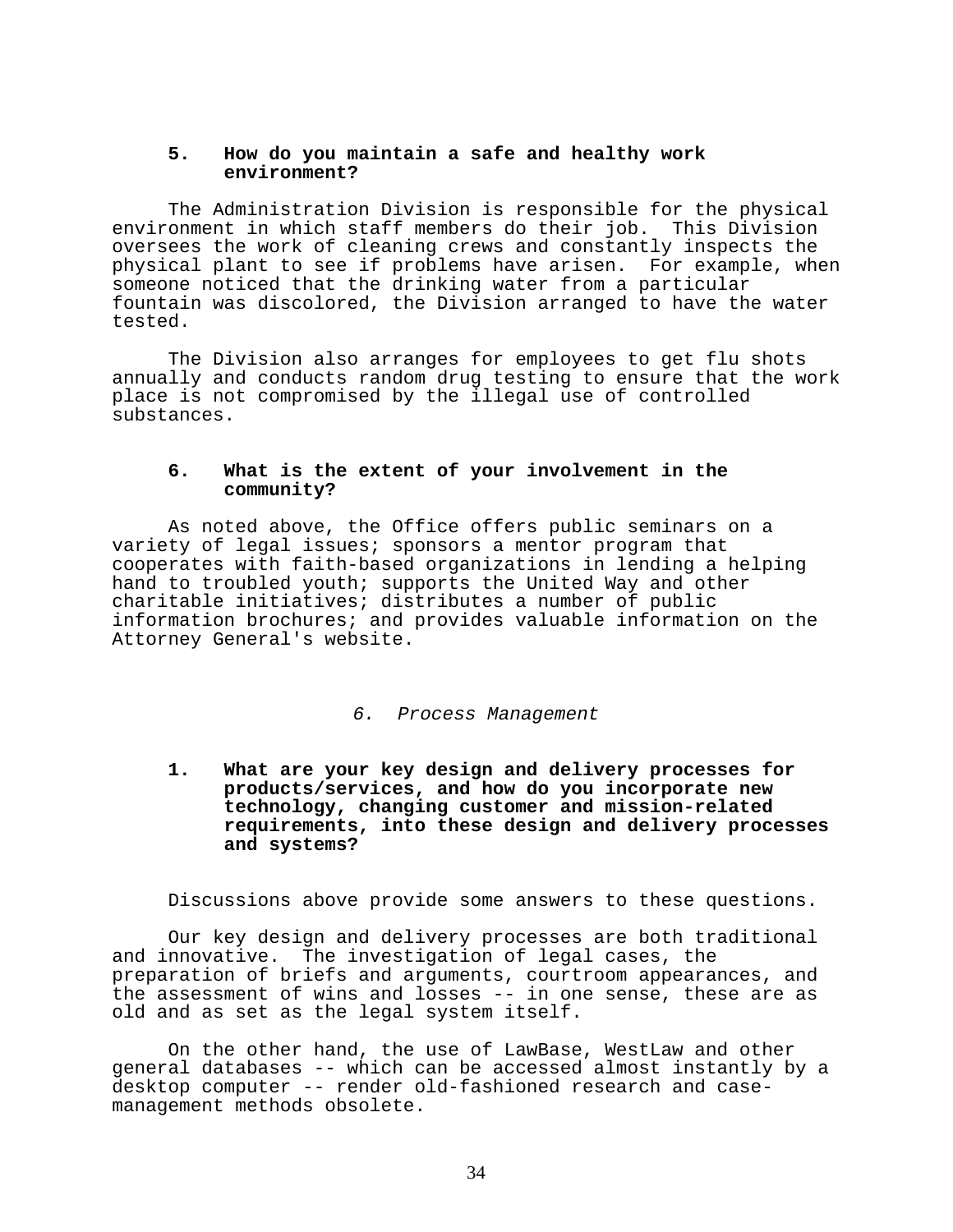Likewise, in communicating with the press and general public -- the responsibility of the Public Information Office, staff members use e-mail and the Internet to disseminate information to over 250 media outlets instantaneously, thereby saving enormous amounts of time.

 And our website receives hits daily from customers looking for information that five years ago would have taken weeks to obtain.

 These and other technological innovations have been introduced to the Office as the result of a close connection between the key figures in the Office and the Attorney General himself. Staff members routinely inform him of the viability of new technology, and he is constantly thinking of ways to utilize it in the service of the Office's customers. The result has been one of the most innovative attorney general's office in the nation.

## **2. How does your day-to-day operation of key production/delivery processes ensure meeting key performance requirements?**

 As the State's law firm, the Attorney General's Office tries cases in trial and appellate courts, employing its own unique production/delivery process that combines traditional law practices with state-of-the-art technology and software. and WestLaw in particular ensure the continued effectiveness and improvement of Office efficiency. The oversight system, with its highly personal emphasis and its diligent daily monitoring, seems to offer the best balance between carelessness and excessive rigidity.

## **3. What are your key support processes, and how do you improve and update these processes to achieve better performance?**

 Our key support processes are the operation of the Administration Division and the maintenance of an up-and-running computer network. In addition, a staff member has the responsibility to communicate with the S.C. General Assembly, the U.S. Congress, and the White House.

 The Information Technology Section is constantly researching reports on technological breakthroughs to find new and useful technologies to enhance the performance of the Office. At the same time, technicians are on-site to repair breakdowns in the computer network, which links all offices together through the intranet, e-mail, and the website.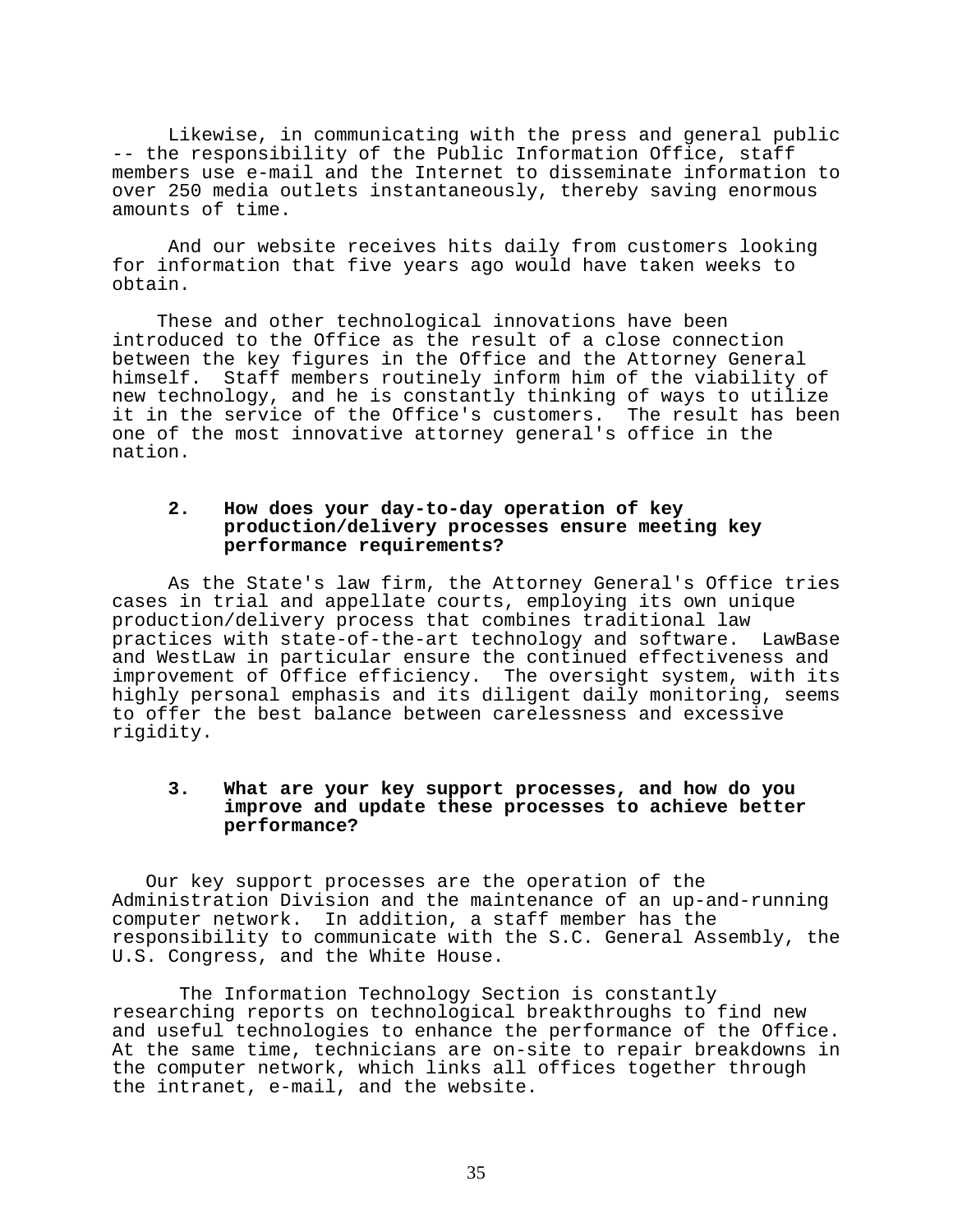The website is updated daily, and the Public Information staff sends out frequent releases to update the activities of the Office.

 The Administration Division meets weekly to review its own performance and to report any breakdown in the system.

## **4. How do you manage and support your key supplier/contractor/partner interactions and processes to improve performance?**

Our suppliers are all on State contracts so that we reap the advantage of bulk bidding. Over these matters, we have little control.

 However, the Manager of Support Services maintains a friendly personal relationship with each supplier so that if there is breakdown in service, he knows a name to call and a face to go with the name.

 In general, this friendly relationship ensures efficiency and ever-improving service.

 However, when service is poor, he has not hesitated to threaten cancellation. Thus far, one method or the other has worked to keep suppliers on their toes.

## *7. Results*

## **1. What are your performance levels and trends for the key measurements of customer satisfaction?**

 Our evidence of customer satisfaction is gathered principally from personal encounters with victims, letters of gratitude, phone calls, e-mails, and the report of Constituent Services. The Directors of both the Criminal and the Civil Divisions report no significant negative feedback during the year.

#### **2. What are your performance levels and trends for the key measures of mission accomplishment?**

The Records Section has kept an accurate record of cases opened, cases closed, and the outcomes, as well as statistics on the number of customers served in such Sections as Victim Services. These records provide an accurate and statistically significant measure of mission accomplishment.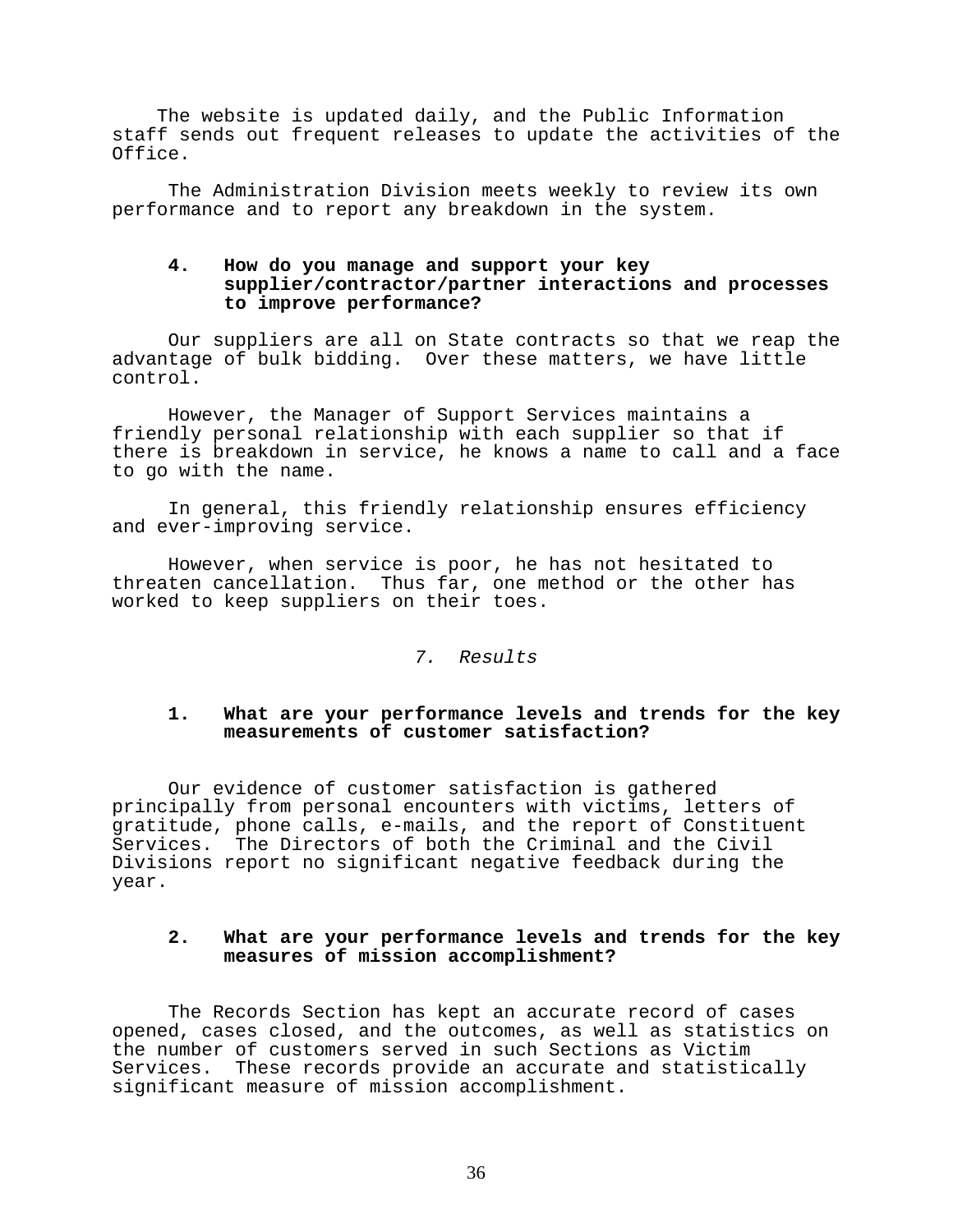In addition, the LawBase system provides us with detailed<br>ccurate records of all cases handled by the Office. Thus we and accurate records of all cases handled by the Office. can give a statistically significant and up-to-date summary of the activities of both the Criminal and the Civil Divisions.

 Meanwhile, some Sections have compiled statistics from which the following charts have been devised.

## **CHART III Caseload Statistics for the Attorney General's Office for the Past Three Fiscal Years**

Note: Some categories appear in only one year or two years and not in all three. These are few in number; and for the most part, comparisons are statistically useful.

|                                  |                | $FY$ $03$                                  |                | <b>FY '02</b>  |             | <b>FY '01</b>  |  |
|----------------------------------|----------------|--------------------------------------------|----------------|----------------|-------------|----------------|--|
| Administrative Procedures        |                |                                            |                |                |             |                |  |
| Act Matters                      |                | 58                                         |                | 60             |             | 94             |  |
| Agency Instituted Suits          |                | 17                                         |                | 20             |             | 35             |  |
| Agency Legal Advice              |                | 30                                         |                | 31             |             | 59             |  |
| Amicus Briefs                    |                | 68                                         |                | 69             |             | 144            |  |
| Antitrust                        |                | 22                                         |                | 20             |             | 39             |  |
| Attorney Grievance Investigation |                | 1                                          |                | $- -$          |             | 1              |  |
| Bankruptcy                       | 4              |                                            | 2              |                | 7           |                |  |
| CA -- Death Penalty              |                | 59                                         |                | 55             |             | 101            |  |
| CA -- Sexual Predator            |                | 9                                          |                | 10             |             | 14             |  |
| Charitable Solicitation          |                | 35                                         |                | 37             |             | 77             |  |
| Charitable Trust                 |                | 197                                        |                | 200            |             | 409            |  |
| Charities Litigation             | 1              |                                            | 1              |                | $\mathbf 1$ |                |  |
| Child Abuse and Neglect          |                |                                            |                | 2              |             | 5              |  |
| Child Pornography                |                |                                            |                | $\overline{4}$ |             | $\mathbf 1$    |  |
| Collections                      |                | $\begin{array}{c} 1 \\ 3 \\ 1 \end{array}$ |                | 5              |             | 9              |  |
| Condemnation                     |                |                                            |                | $\mathbf{1}$   |             | $\overline{2}$ |  |
| Constitutional Test              |                | 23                                         |                | 25             |             | 34             |  |
| Construction Matters             | 1              |                                            | 1              |                | 2           |                |  |
| Consumer Fraud Investigation     |                | 9                                          |                | 9              |             | 16             |  |
| Consumer Fraud Litigation        | 8              |                                            | 8              |                | 17          |                |  |
| Contempt Proceedings             | $\overline{2}$ |                                            | $\overline{2}$ |                | 4           |                |  |
| Contract Matter                  | 8              |                                            | 8              |                | 17          |                |  |
| Criminal Appeals                 |                | 1,397                                      |                | 1,399          |             | 2,168          |  |
| Criminal Appeals -- Murder       |                | 235                                        |                | 234            |             | 335            |  |
| Criminal Investigations          |                | 7                                          |                | 9              |             | 14             |  |
| Criminal Domestic Violence       |                | 42                                         |                | 52             |             | 60             |  |
| Criminal Domestic Violence (HAN) |                | 20                                         |                | $---$          |             | $---$          |  |
| Criminal Prosecutions            |                | 40                                         |                | 38             |             | 73             |  |
| Criminal Sexual Conduct          |                | 8                                          |                | 11             |             | 11             |  |
| Damage Suit v. Agency            |                | 6                                          |                | 3              |             | 3              |  |
| Declaratory Judgments            |                | 37                                         |                | 32             |             | 60             |  |
| Defense of Public Employees      |                |                                            |                |                |             |                |  |
| $(1983 \text{ Act})$             |                | 15                                         |                | 9              |             | 18             |  |
| Drug Forfeiture                  | 1              |                                            | 1              |                | 2           |                |  |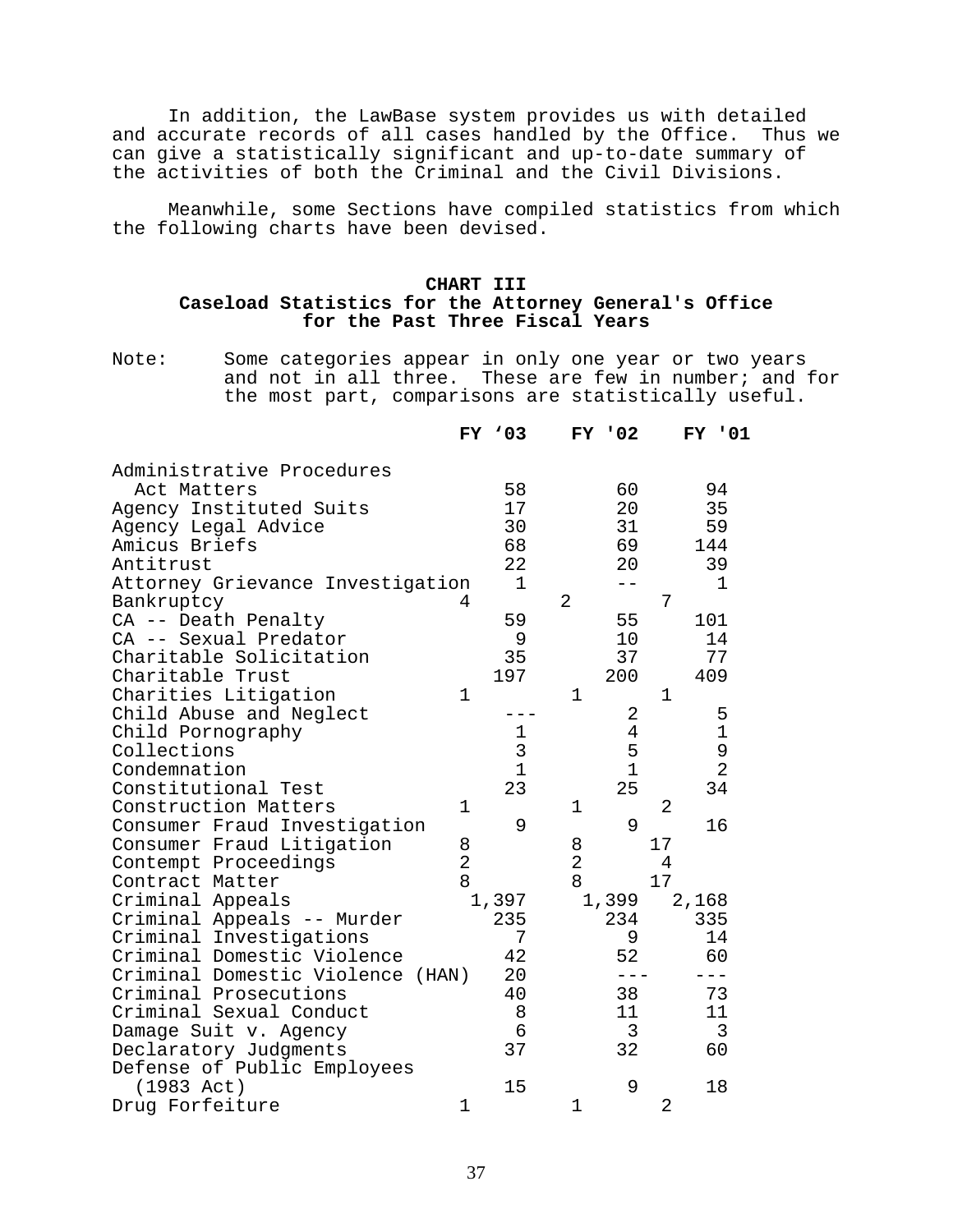| Elections<br>Environmental/Health<br>Environmental Prosecution                                          | 22<br>$6\overline{6}$ | 12                                     | 23<br>4      | 14<br>43<br>7               | 30                    |  |
|---------------------------------------------------------------------------------------------------------|-----------------------|----------------------------------------|--------------|-----------------------------|-----------------------|--|
| Escheatments<br>Extraditions/Detainer<br>Family Law                                                     |                       | $\mathbf{1}$<br>99                     | 1            | 2<br>114                    | 5<br>155              |  |
| Federal Litigation<br>Federal Habeas Corpus (FHC)<br>FHC--Death Penalty                                 |                       | 4<br>607<br>21<br>171                  |              | 6<br>18<br>77               | 12<br>701<br>27<br>34 |  |
| Forfeiture/Foreclosure<br>Freedom of Information<br>Gambling<br>General Prosecution                     |                       | 9<br>24<br>299                         |              | 8<br>18<br>315              | 14<br>35<br>411       |  |
| Global<br>Harassment                                                                                    |                       | 1                                      |              | $---$<br>$\overline{2}$     | $---$                 |  |
| Injunctions<br>Insurance<br>Insurance Fraud/Investigation/                                              |                       | 14<br>9                                |              | 10<br>- 6                   | 18<br>15              |  |
| Litigation<br>Kidnapping                                                                                | 824<br>$---$          |                                        | 839<br>$---$ | 1,192<br>2                  |                       |  |
| Labor (including OSHA)<br>Medicaid Fraud Investigation/                                                 |                       | 3                                      |              | 3                           | 5                     |  |
| Litigation<br>Monitoring of Case                                                                        | 261                   | 46<br>$---$                            |              | 301 1,269<br>59             | 125                   |  |
| Obscenity<br>Office Administration<br>Opinions                                                          |                       | $2^{\circ}$<br>151                     |              | $---$<br>$\mathbf 1$<br>150 | 1<br>4<br>337         |  |
| Other<br>Other -- Civil                                                                                 |                       | 24<br>194                              |              | 26<br>201                   | 11<br>396             |  |
| Other -- Criminal<br>Other/Death Penalty<br>Parole                                                      |                       | 44<br>7<br>8                           |              | 70<br>5<br>$---$            | 181<br>8<br>$---$     |  |
| Patient Abuse<br>Personnel (Grievance/Retirement) 21                                                    |                       | 745                                    |              | 548<br>$---$                | 38<br>42              |  |
| Post Conviction Relief Appeal 1,548<br>PCR Death Penalty Appeal<br>PCR Death Penalty<br>Post Conviction | 4,782                 | 17<br>59                               | 4,545        | 1,593<br>15<br>56           | 2,572<br>25<br>108    |  |
| Professional Disciplinary<br>Prosecutors Review                                                         | 26                    | 78                                     | 26           | 6,982<br>26<br>81           |                       |  |
| Real Property<br>Review of Legislative Regs, etc.<br>Second Injury Fund                                 |                       | 17<br>$\overline{2}$<br>$\overline{2}$ |              | 15<br>2<br>2                | 31<br>4<br>4          |  |
| Securities Investigation Cases<br>Securities Regulation                                                 |                       | 48<br>5                                |              | 45<br>4                     | 107<br>4              |  |
| Sexual Predator Act<br>Sexual Predator Reviews<br>Stalking                                              |                       | 288<br>4                               |              | 4<br>$\overline{2}$         | 313<br>59             |  |
| State Grand Jury --<br>Criminal Appeals                                                                 |                       | 22                                     |              | 20                          | 34                    |  |
| State Grand Jury --<br>Criminal Prosecution                                                             | 518                   |                                        | 457          | 826                         |                       |  |
| State Habeas<br>Special Investigations<br>SVP Act                                                       |                       | 13<br>4<br>288                         |              | 3<br>186                    | 6                     |  |
| Tidelands                                                                                               |                       | 39                                     |              | 29                          | 54                    |  |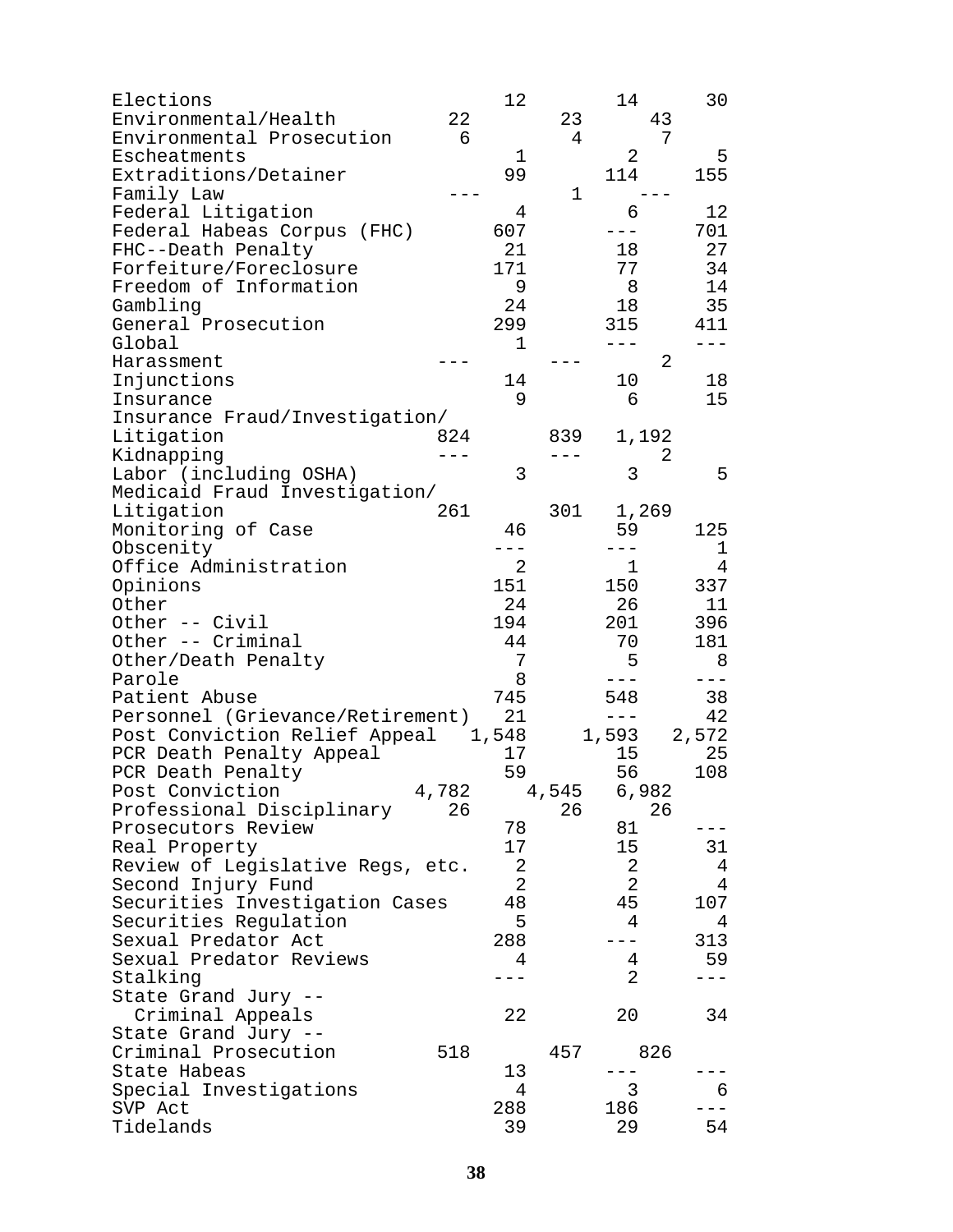| Tort Claims               | 13     | 12.           | 16   |
|---------------------------|--------|---------------|------|
| Unfair Trade Practices    | 7      | 7             | 3    |
| Unknown                   | 57     | 61            | 127  |
| Unlawful Practice of Law  | 19     | 2.4           | 162  |
| Vulnerable Adult          | 11     | 18            | -2   |
| Victim Assistance Reports | 3441   | 2,118 3,336   |      |
| Victim Services DP        | 65     |               |      |
| Voting Rights Matters     | 17     | 16            | 33   |
| Wildlife                  |        |               | - 2. |
| Wills, Trusts, Estates    | 181    | 182           | 364  |
| Workman's Comp.           | 1      |               |      |
| Totals                    | 17,566 | 15,278 24,368 |      |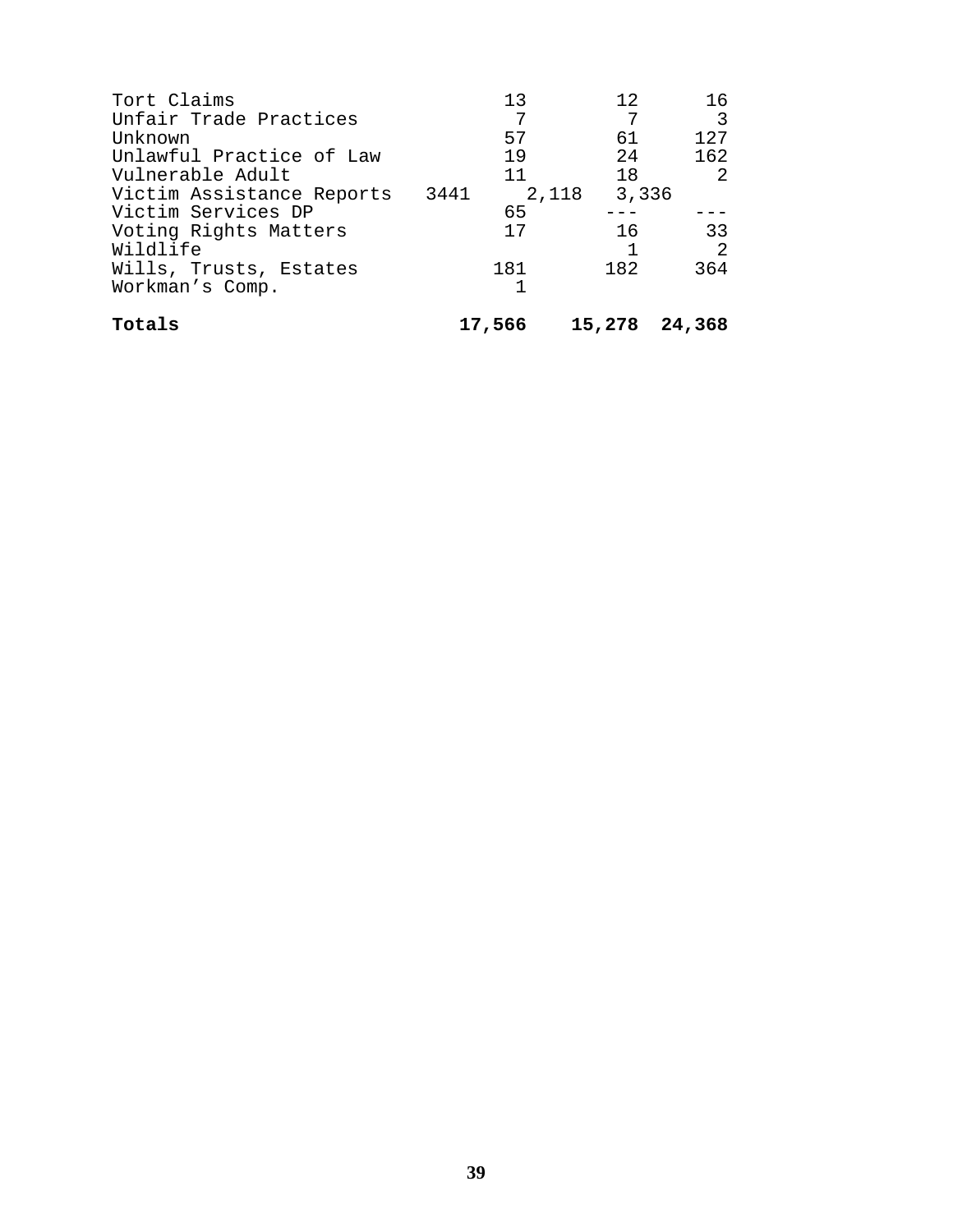## **Chart IV Civil Division -- Securities Section**

Orders/Fines - July 2002 - June 2003

| 01101 | <b>Bridges</b>                    | NOI                                 | 2/4/03             | \$1000.000   |
|-------|-----------------------------------|-------------------------------------|--------------------|--------------|
| 02028 | Herb Johnson                      | C&D                                 | 1/3/03             |              |
| 02050 | Guardian Investor /<br>Wroblewski | Permanent<br>Bar                    | 9/16/02            |              |
| 02089 | Merrill Lynch                     | Nationwide<br>Settlement            | 11/02              | \$240,000.00 |
| 03012 | Rocky Mountain<br>Securities      | <b>NOI</b><br>Summary<br>Suspension | 3/18/03<br>3/18/03 |              |
| 03019 | James Goodman/JCIM                | C&D<br>Consent                      | 3/20/03<br>3/20/03 | \$12,000.00  |

Enforcement Cases Opened - 77 Enforcement Cases Closed - 37

The Carolina Investors case was counted as one file number.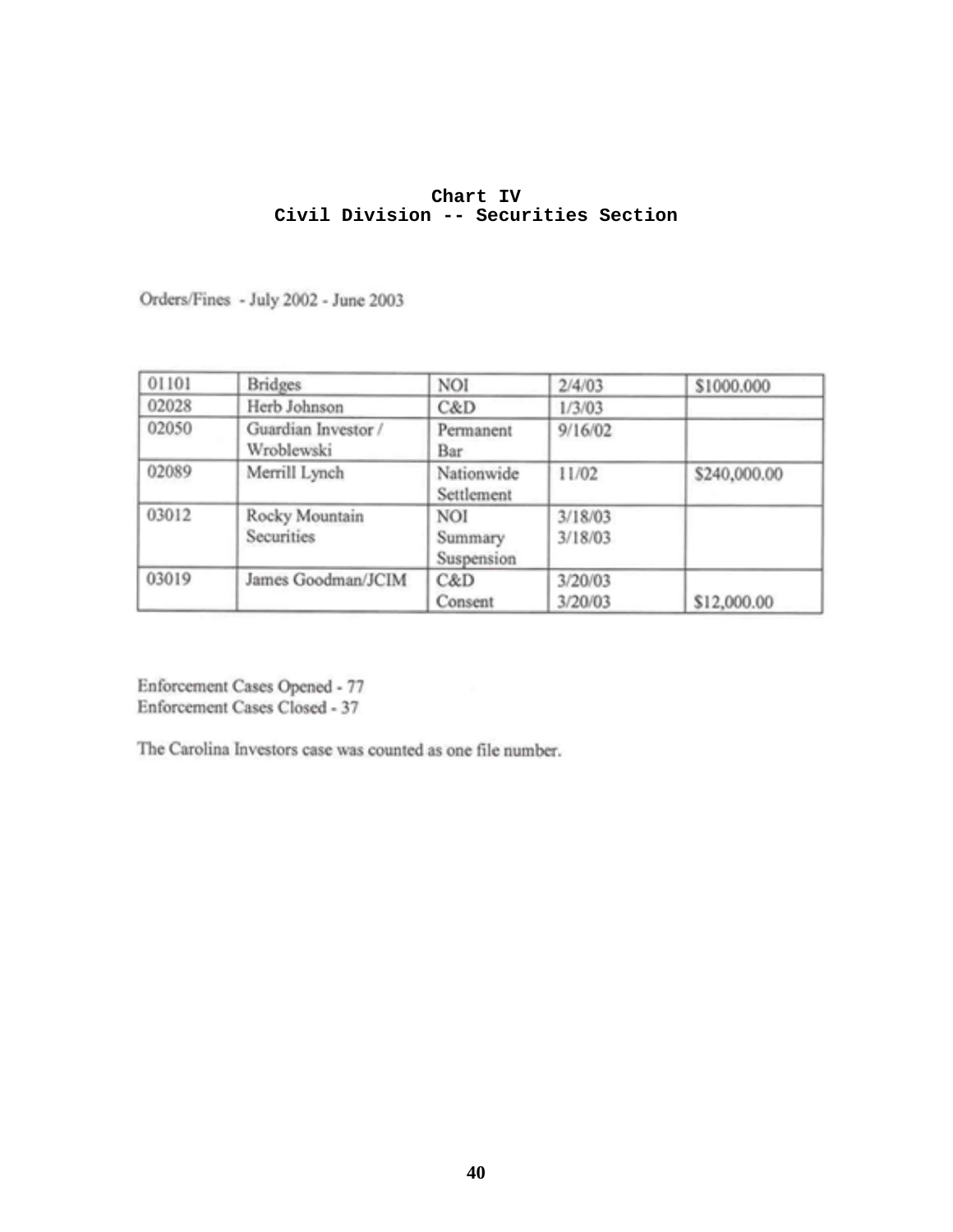## **CHART V Civil Division -- Grievance Section**

 During FY 2002-2003, attorneys in the Grievance Section reported the following disposition of cases:

#### *Grievance Cases*

| o total disciplinary matters handled276 |  |
|-----------------------------------------|--|
|                                         |  |
|                                         |  |

## *Attorney Grievance Complaint Files - 254*

|         |  | o number of files open on July 1, 2002 219              |  |
|---------|--|---------------------------------------------------------|--|
|         |  | o number of files opened $7/1/02-6/30/03$ 44            |  |
|         |  |                                                         |  |
| $\circ$ |  | number of files open as of June 30, 2003,,,,,,,,,,,,178 |  |

#### *Judicial Matters Handled - 22*

| $\cap$ |  | number of files open on July 1, $2002$ 11     |
|--------|--|-----------------------------------------------|
| $\cap$ |  | number of files opened $7/1/03-6/30/03$ 11    |
| $\cap$ |  | number of files closed $7/1/02-6/30/03$ 3     |
|        |  | number of files open as of June 30, $2003$ 19 |

## **3. What are your performance levels and trends for the key measurement of employee satisfaction?**

 We can take some measurement of staff satisfaction by comparing the percentage of employees who left voluntarily during FY 2002-2003, with the percentage of such employees from previous years. In addition, we have the exit questionnaires that all departing staff members must fill out.

## **4. What are your performance levels and trends for the key measures of supplier/contractor/partner performance?**

We evaluate the performance of our suppliers informally.

## **5. What are your performance levels and trends for the key measures of regulatory/legal compliance and citizenship?**

 Since we are a government agency involved in regulatory activities ourselves, this question seems irrelevant to what we do.